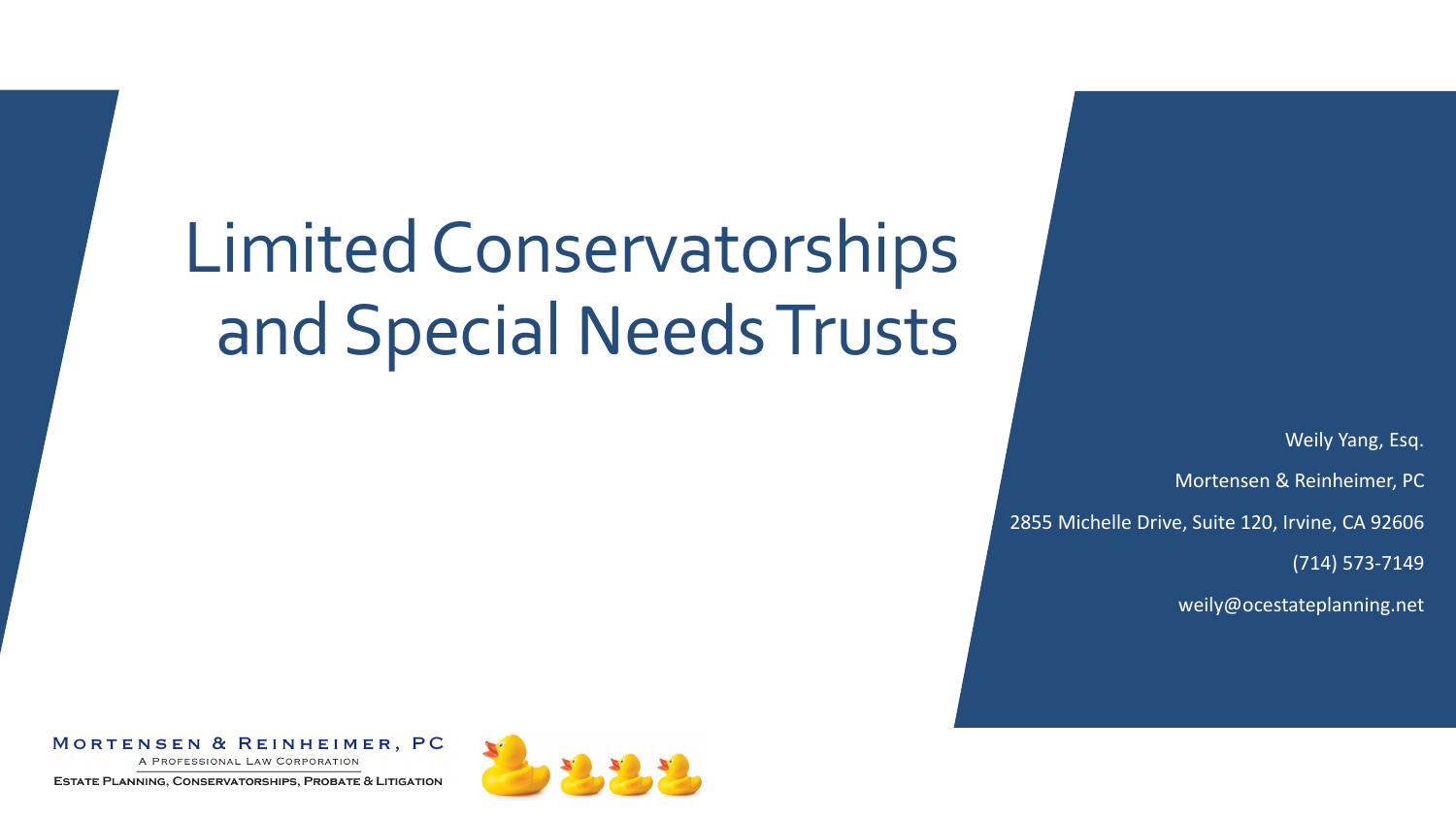#### **Benefits**

#### **≻Peace of Mind**

**>Security** 

**>Protection** 

Costs



MORTENSEN & REINHEIMER, PC

A PROFESSIONAL LAW CORPORATION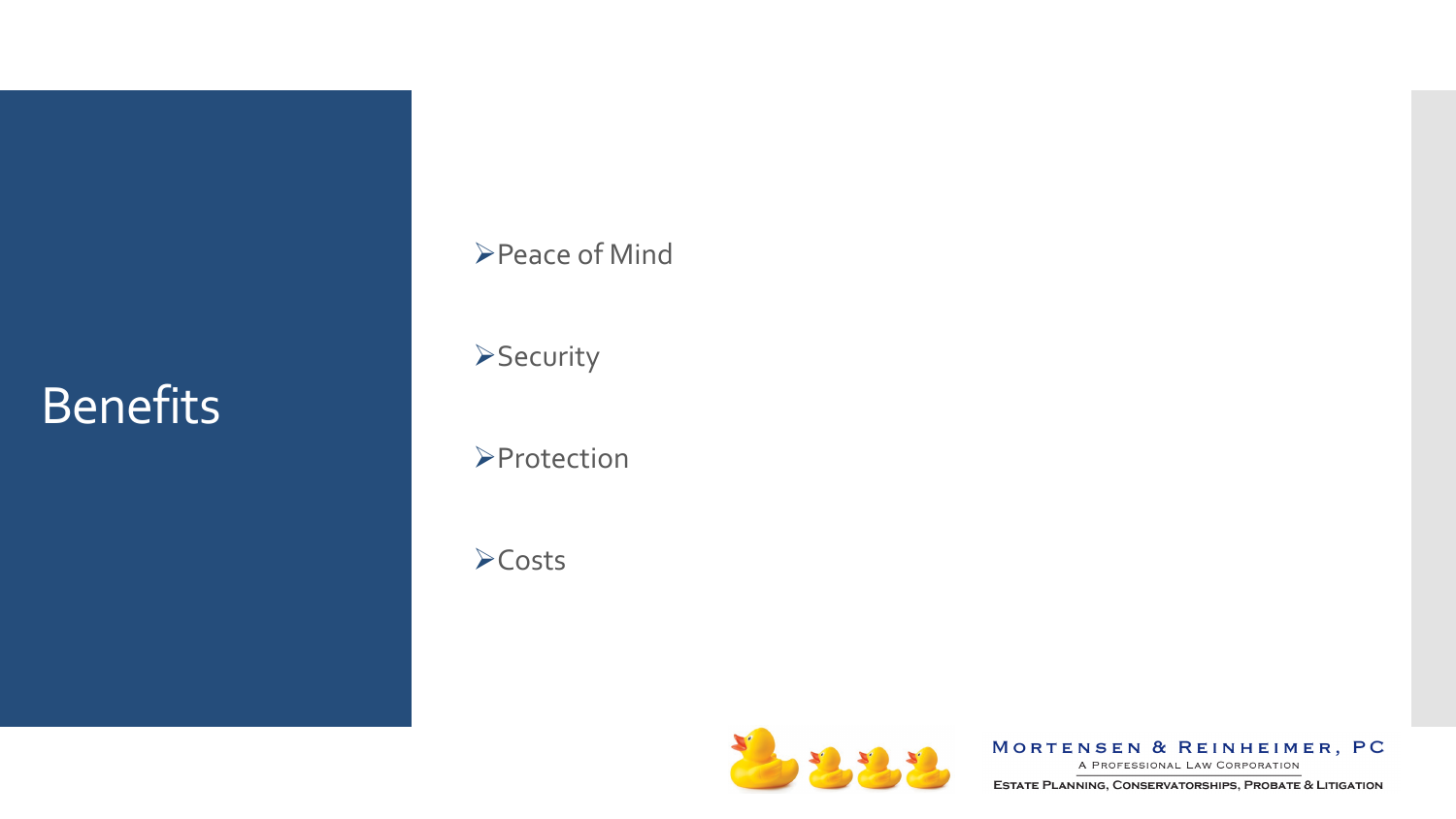#### Limited Conservatorships and Special Needs Trusts

What is a Conservatorship?

What is a Limited Conservatorship?

- When is a Limited Conservatorship needed?
- Why is a Limited Conservatorship needed?
- Other Types of Conservatorships
- Alternatives to Conservatorships
- What is a Special Needs Trust?
- Types of Special Needs Trusts?



MORTENSEN & REINHEIMER, PC

A PROFESSIONAL LAW CORPORATION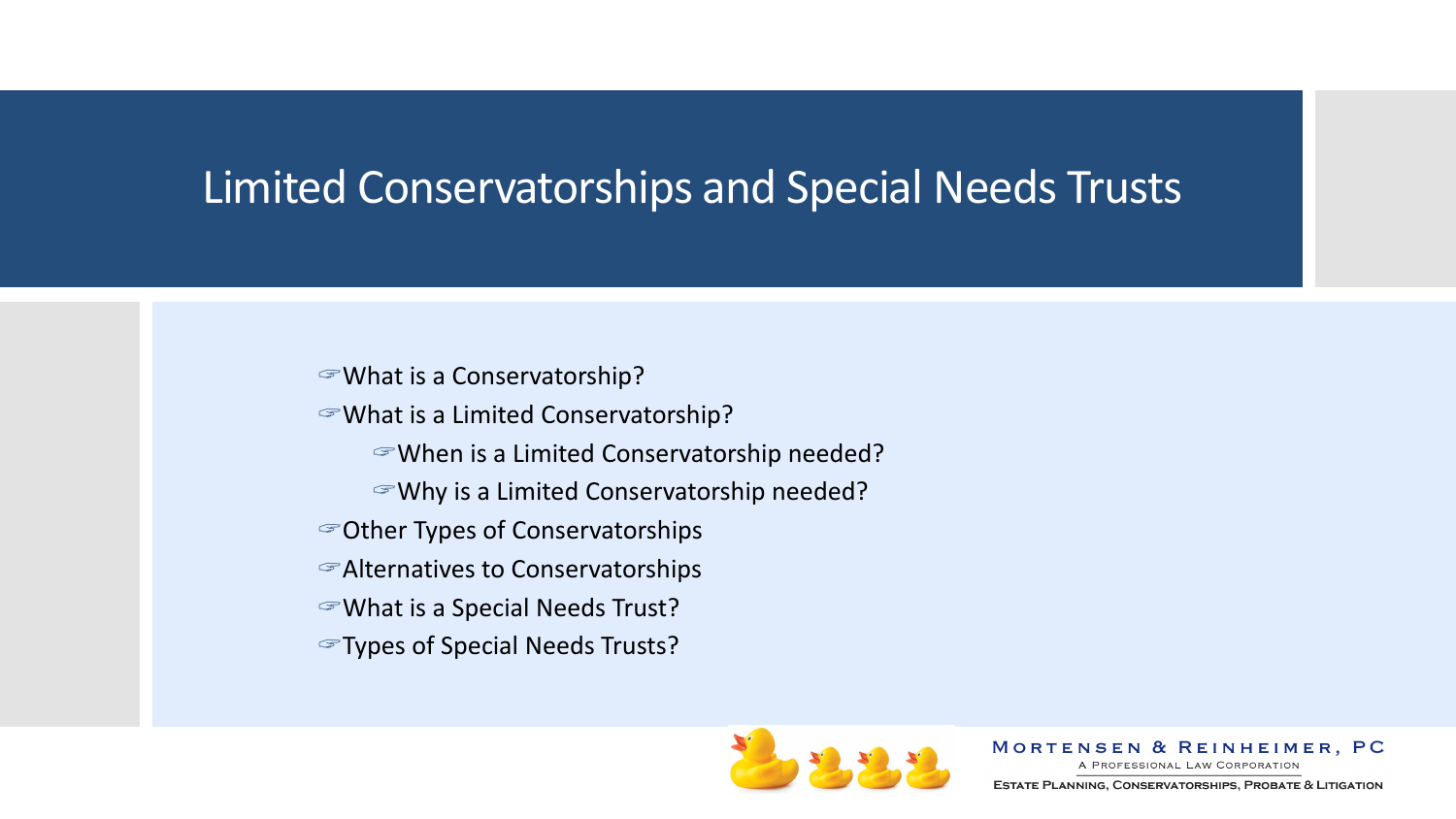A court proceeding that is meant to assist individuals with their personal or financial needs.

Best interest of the conservatee.

**ELEAST restrictive means.** 



MORTENSEN & REINHEIMER, PC

A PROFESSIONAL LAW CORPORATION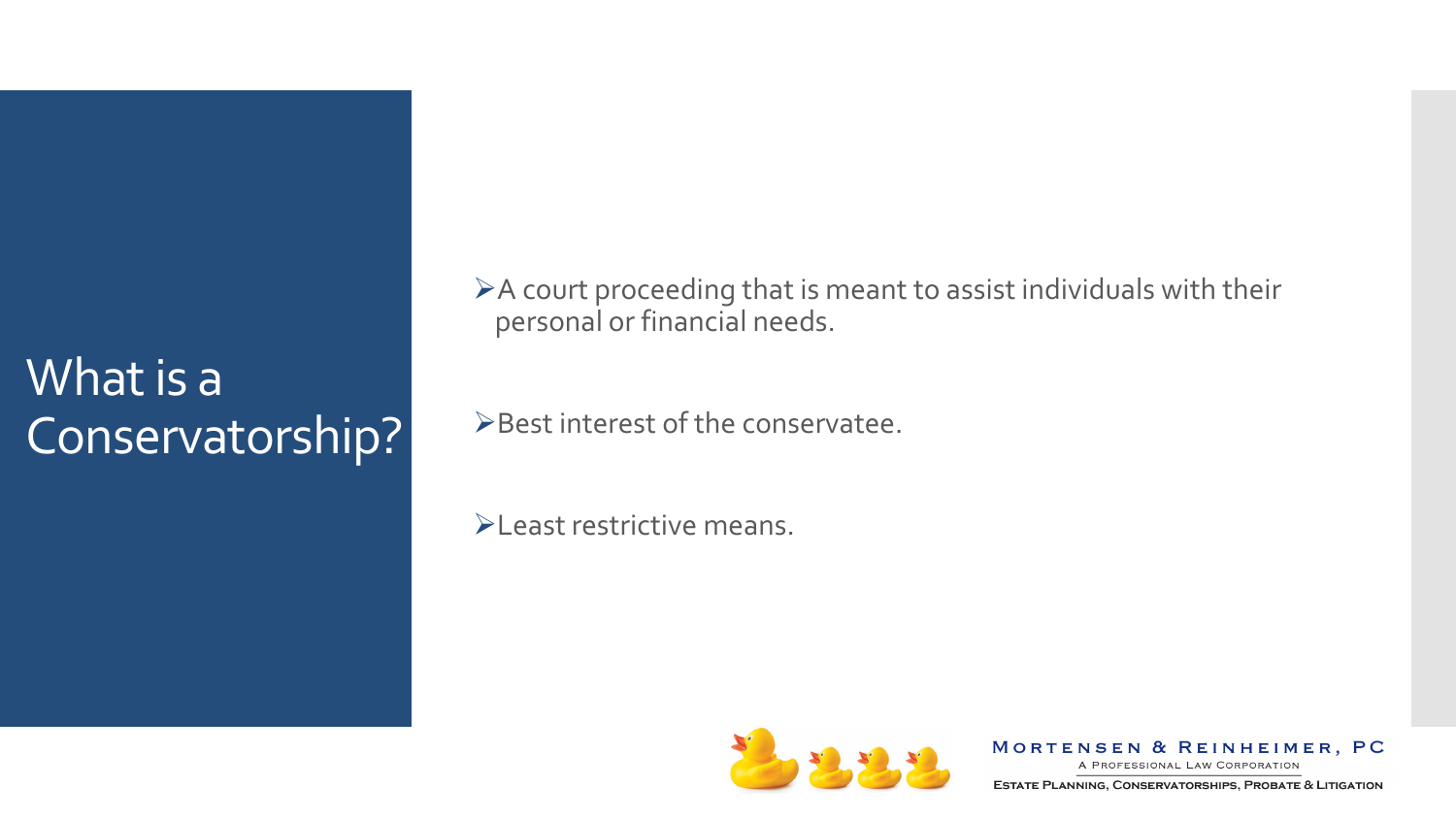#### Conservator:

- The person who assists the individual who is in need of a conservatorship.
- Conservatee:
	- The person who requires assistance in his/her personal or financial needs.



MORTENSEN & REINHEIMER, PC A PROFESSIONAL LAW CORPORATION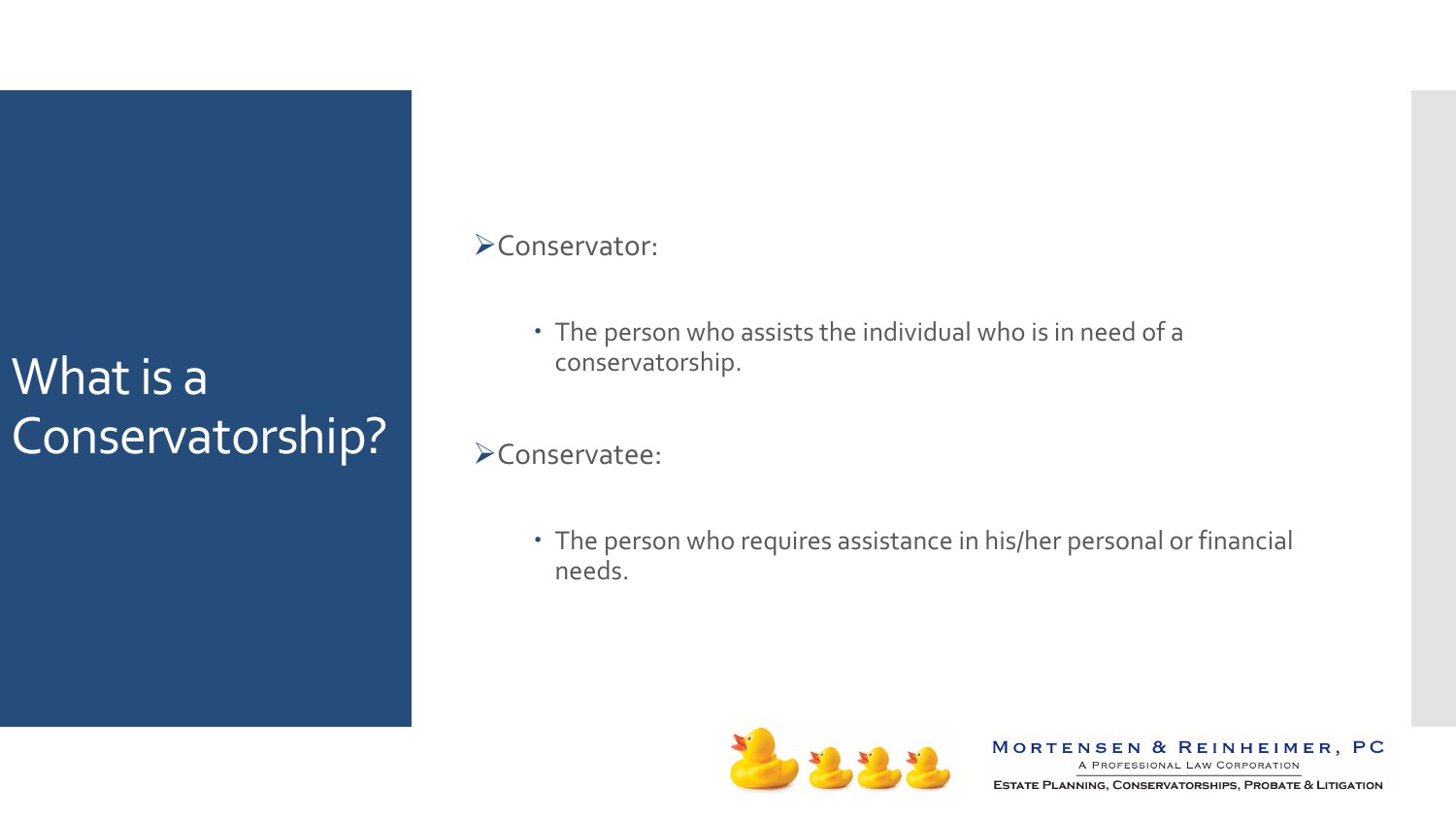#### Conservator of the Person

- Manages and monitors personal needs
	- Living situation
	- Health Care
	- Meals
	- Clothing
	- Personal Care
	- Housekeeping
	- Transportation
	- Recreation



MORTENSEN & REINHEIMER, PC

A PROFESSIONAL LAW CORPORATION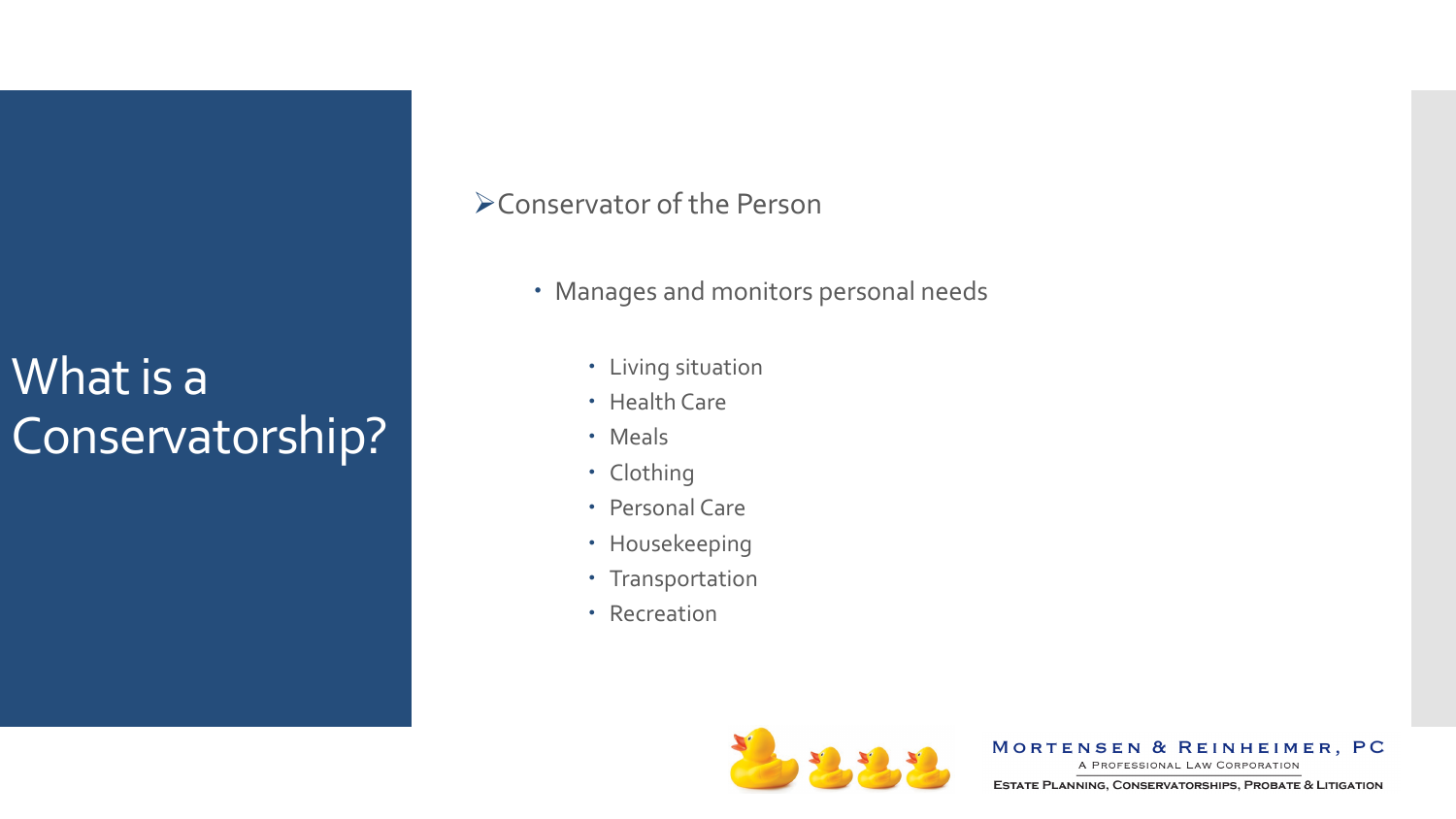#### Conservator of the Estate

- Manages and monitors finances
	- Collect income
	- Devise budget
	- Pay bills
	- · Invest
	- Enter into contracts
- Record Keeping
- Inventory and Appraisal
- · Bond
- Accounting



MORTENSEN & REINHEIMER, PC

A PROFESSIONAL LAW CORPORATION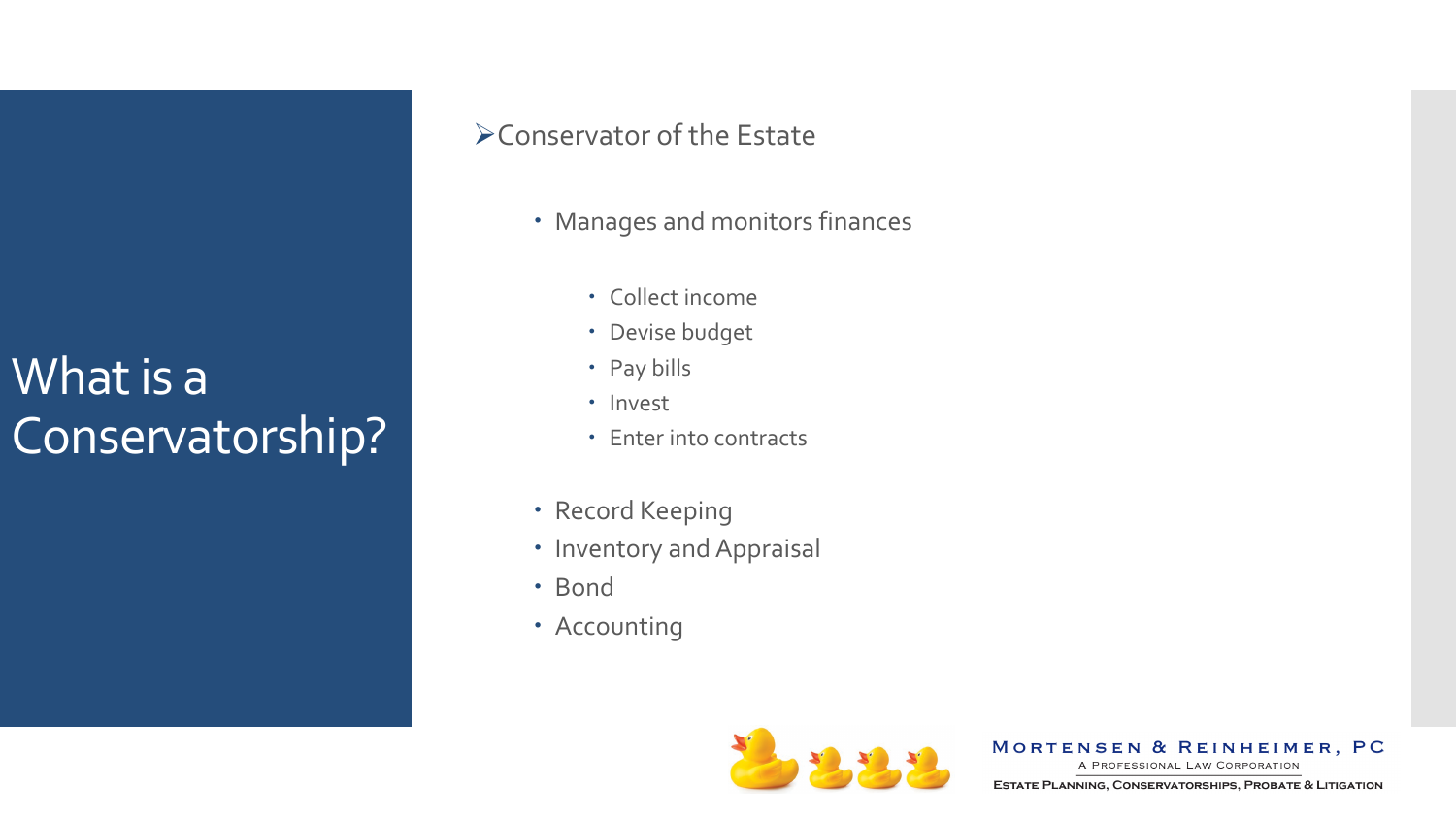#### Conservatee's Rights

- Receive and control salary
- Make or change a will
- Marry
- Receive personal mail
- Receive visits from family and friends
- Be represented by a lawyer



MORTENSEN & REINHEIMER, PC

A PROFESSIONAL LAW CORPORATION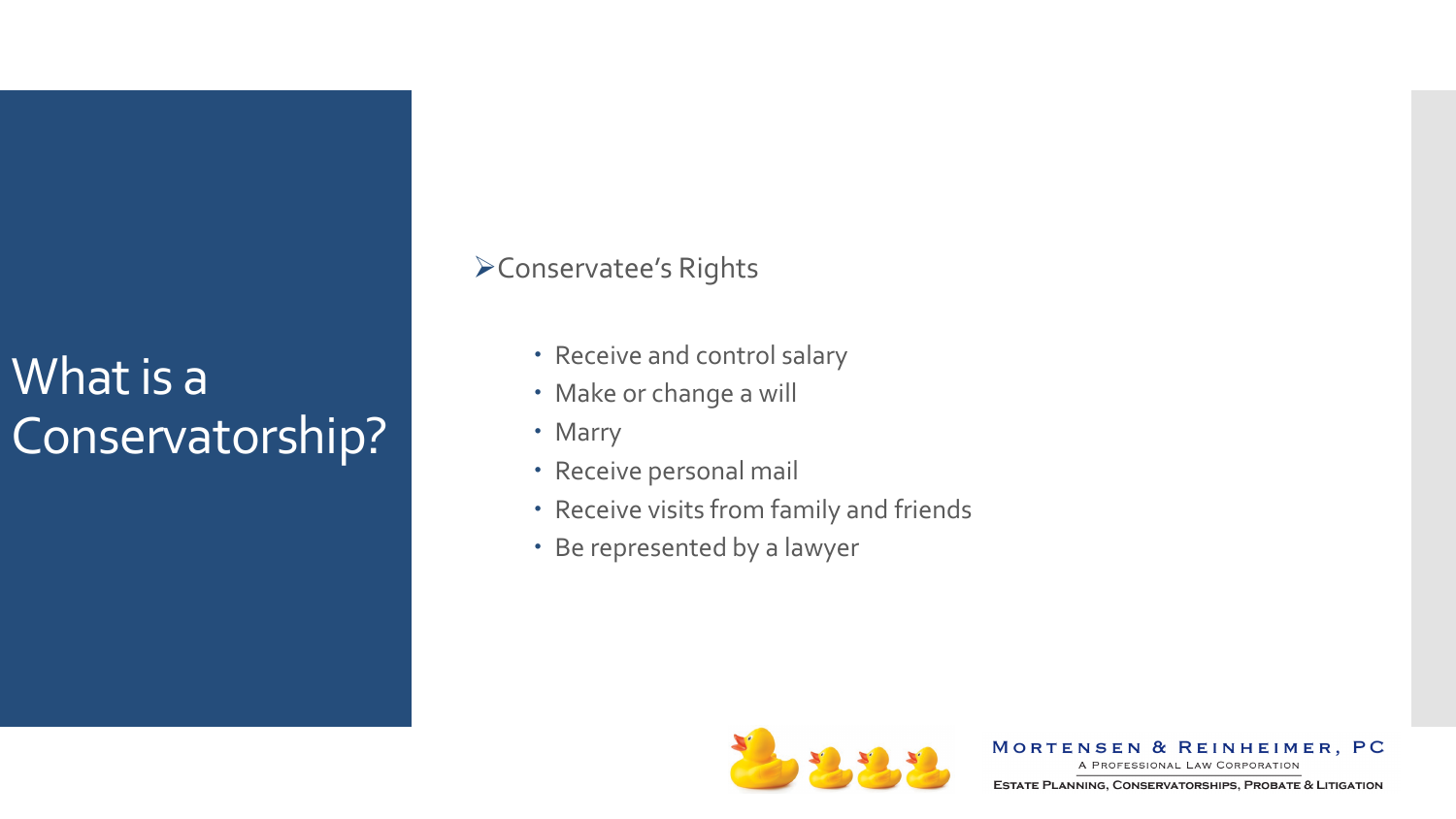#### Conservatee's Rights

- Ask to change conservator
- Ask to end conservatorship
- Vote
- Control personal spending money
- Make own medical decisions
- Enter into business transactions



MORTENSEN & REINHEIMER, PC

A PROFESSIONAL LAW CORPORATION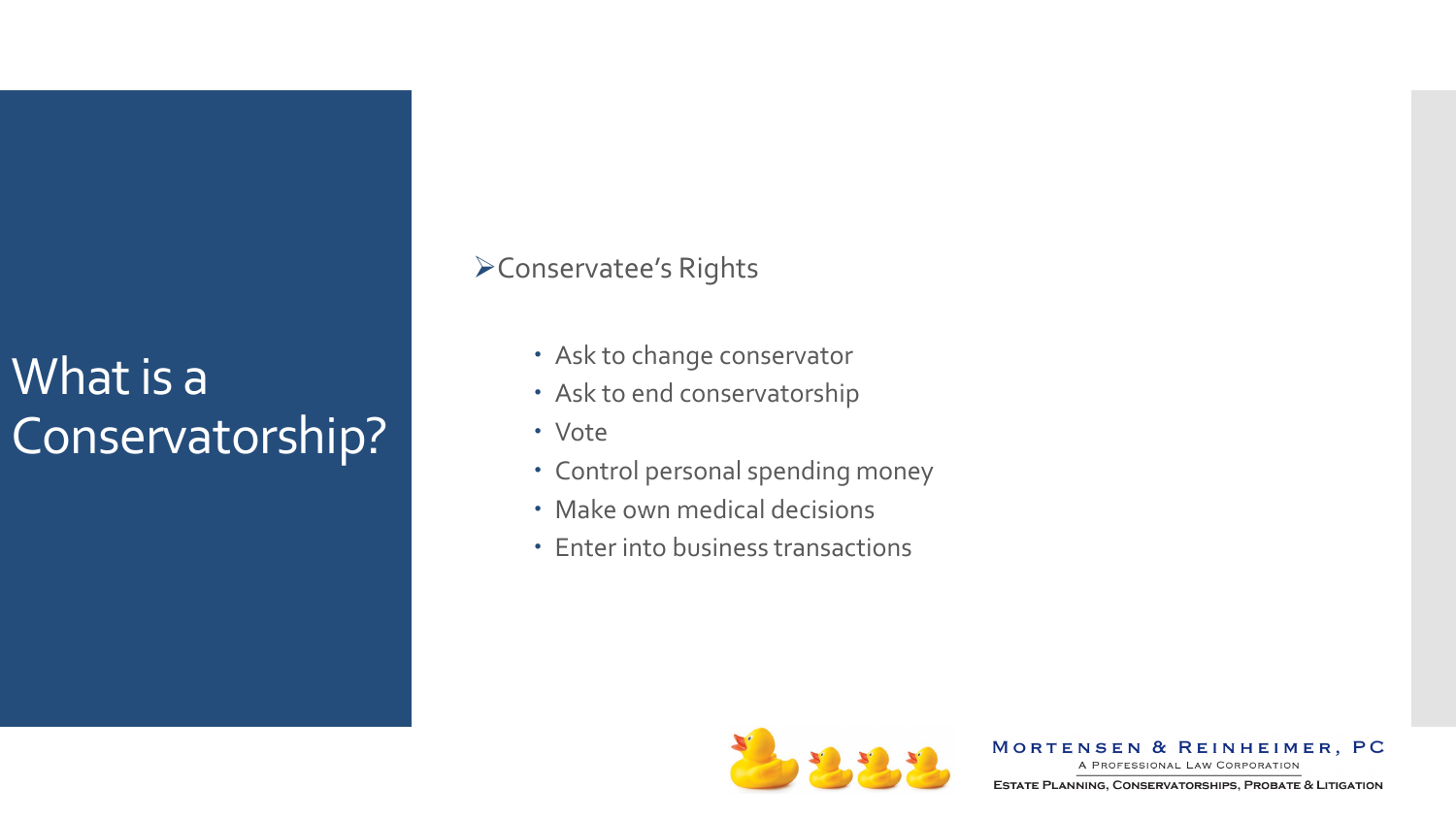### Establishing a Conservatorship

Qualifying to serve as conservator  $\triangleright$  Filing the petition and accompanying documents **>Notice** Court Investigator

Regional Center report (limited conservatorship)



MORTENSEN & REINHEIMER, PC

A PROFESSIONAL LAW CORPORATION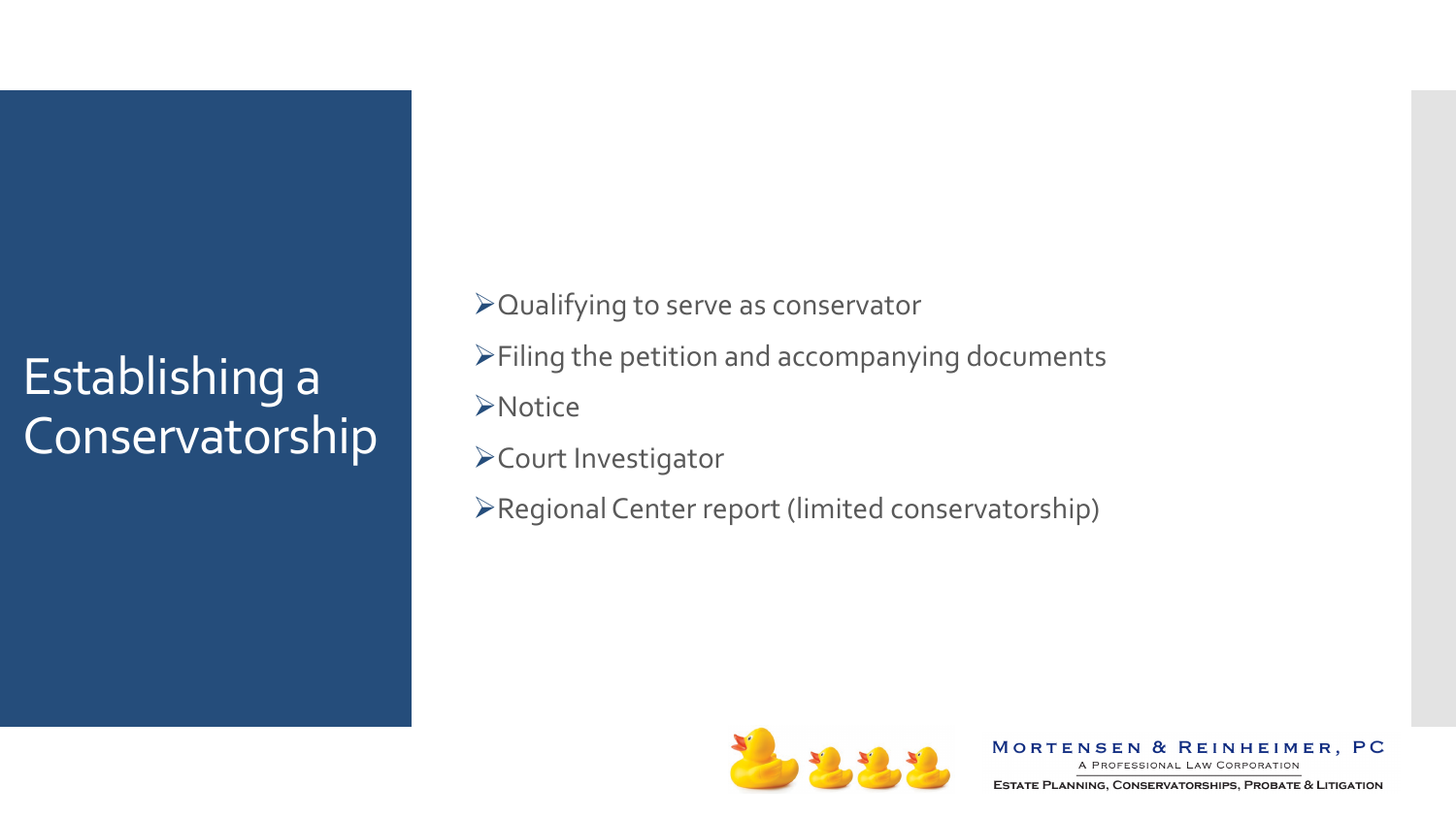### Establishing a Conservatorship

Declaration of Capacity Appearing at hearing **>Appointment ≻Bond** Order and Letters



MORTENSEN & REINHEIMER, PC

A PROFESSIONAL LAW CORPORATION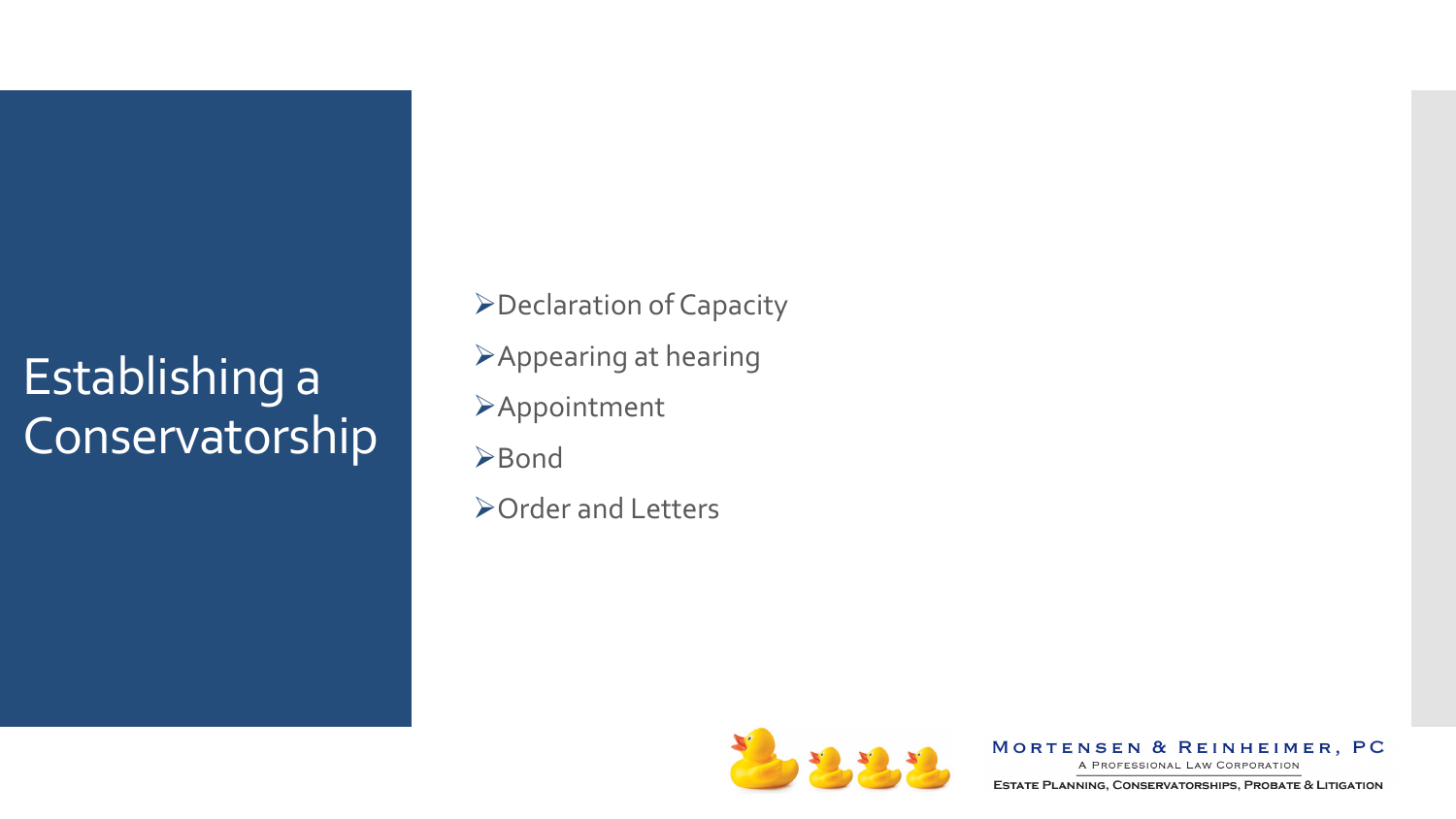Establishing a Conservatorship What can't the conservator do?

- Gift property
- Borrow funds
- Compensation
- Charge interest on loans
- Commingle assets



MORTENSEN & REINHEIMER, PC

A PROFESSIONAL LAW CORPORATION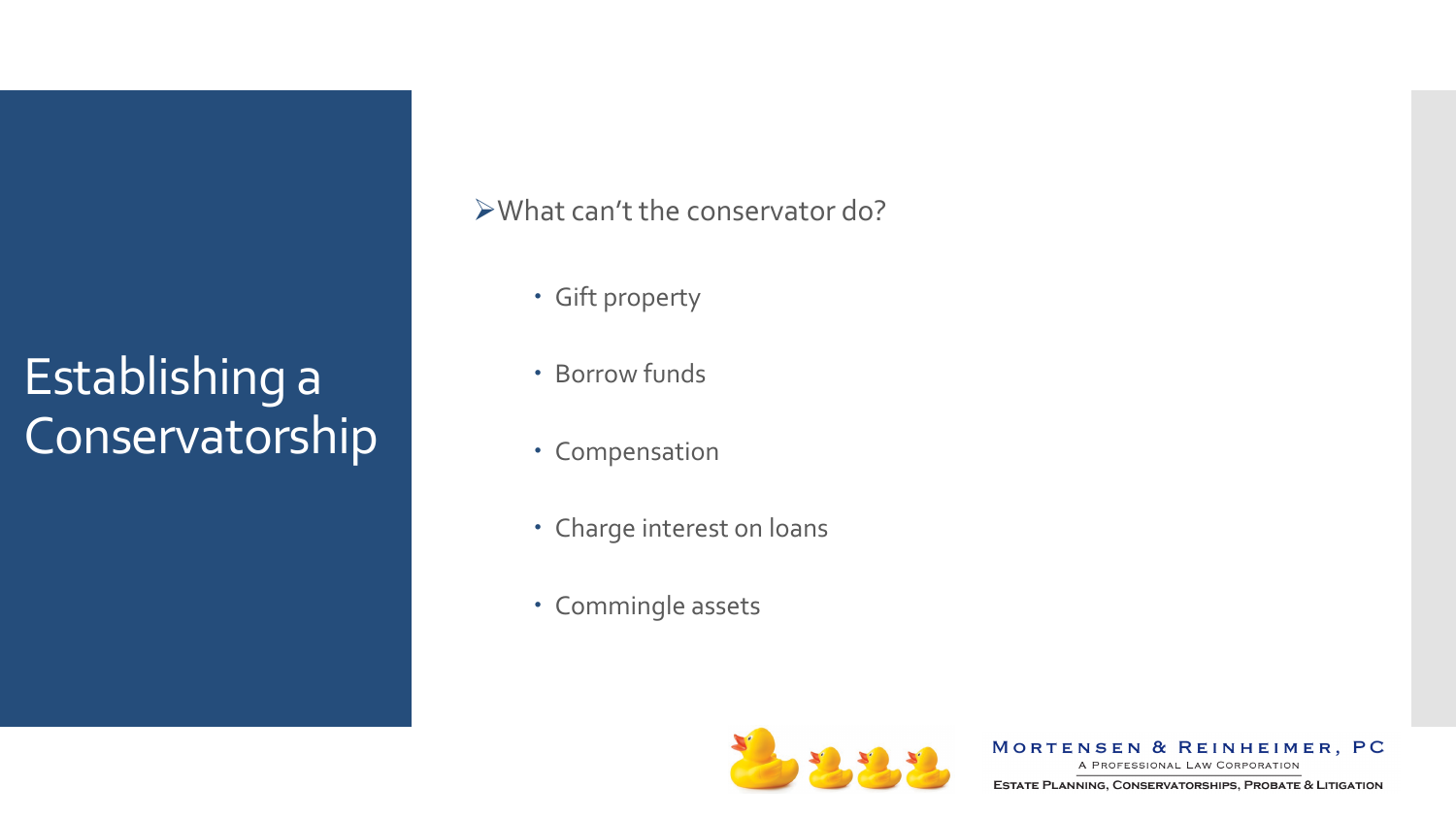A limited conservatorship may be set up for adults with developmental disabilities who cannot fully care for themselves or their property.

Goal is to maximize independence and self-reliance.

Powers must be specifically ordered.

Report from Regional Center.



MORTENSEN & REINHEIMER, PC

A PROFESSIONAL LAW CORPORATION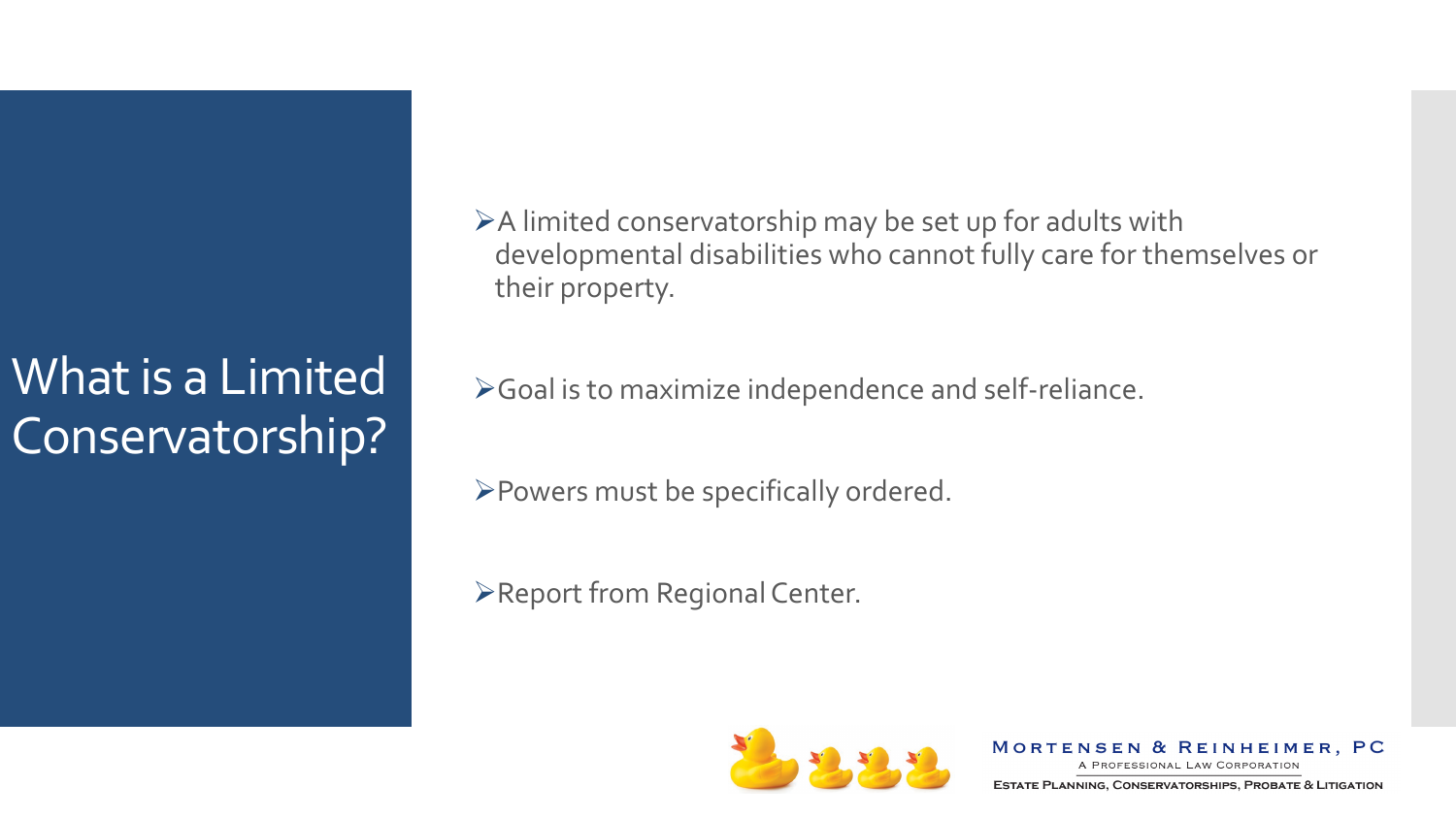Developmental Disabilities:

- A disability that originates before the age of 18, is expected to continue indefinitely, and constitutes a substantial handicap.
- Examples include:
	- Autism Spectrum Disorder
	- Intellectual Disability
	- Epilepsy
	- Cerebral Palsy



MORTENSEN & REINHEIMER, PC

A PROFESSIONAL LAW CORPORATION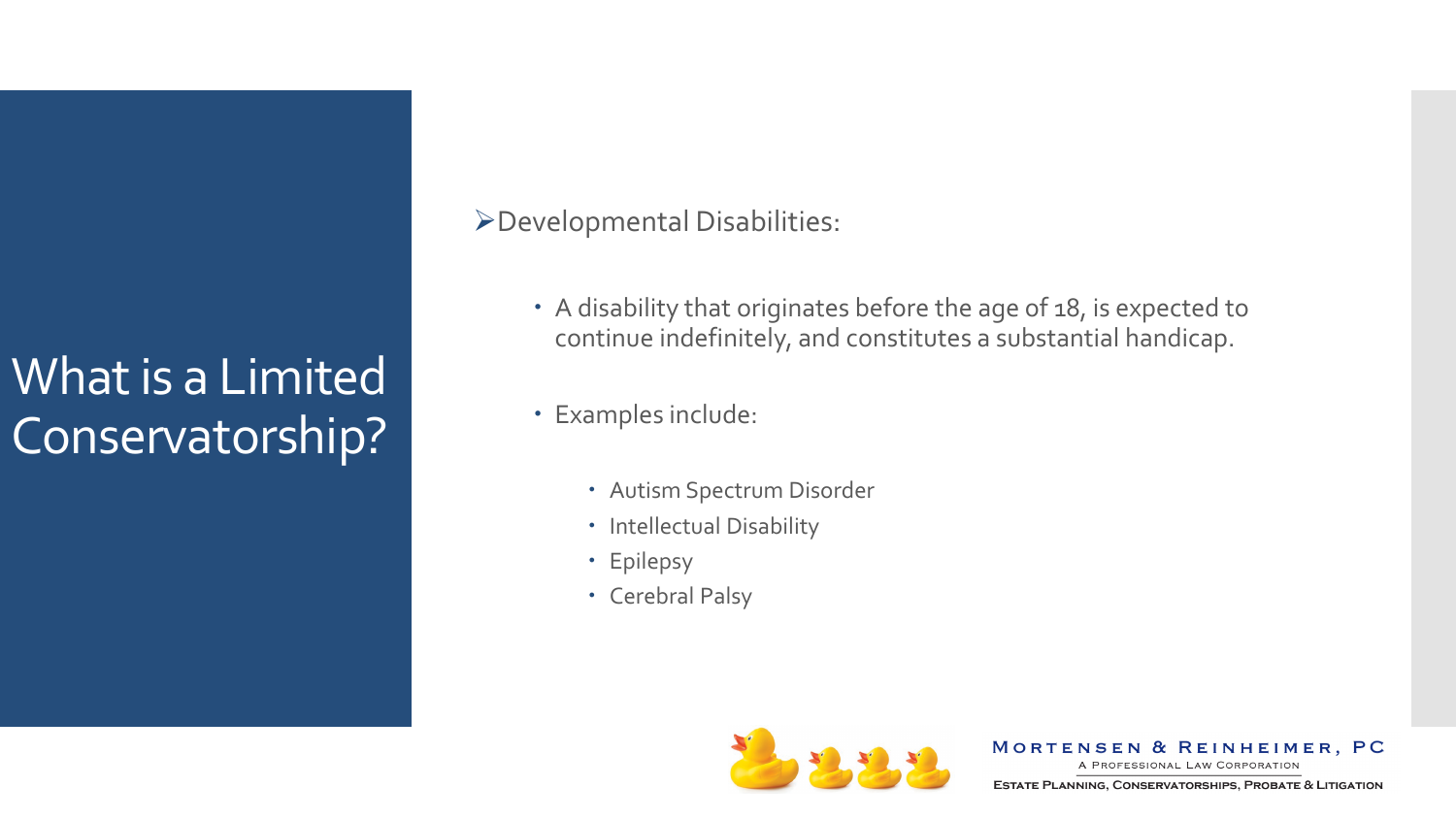Limited Conservator of the Person

- Manages and maintains personal needs:
	- Deciding residence
	- Access to confidential records
	- Consent to medical treatment
	- Assist in education decisions
	- Restrict right to make contracts
	- Marriage
	- Control social and sexual contacts



MORTENSEN & REINHEIMER, PC

A PROFESSIONAL LAW CORPORATION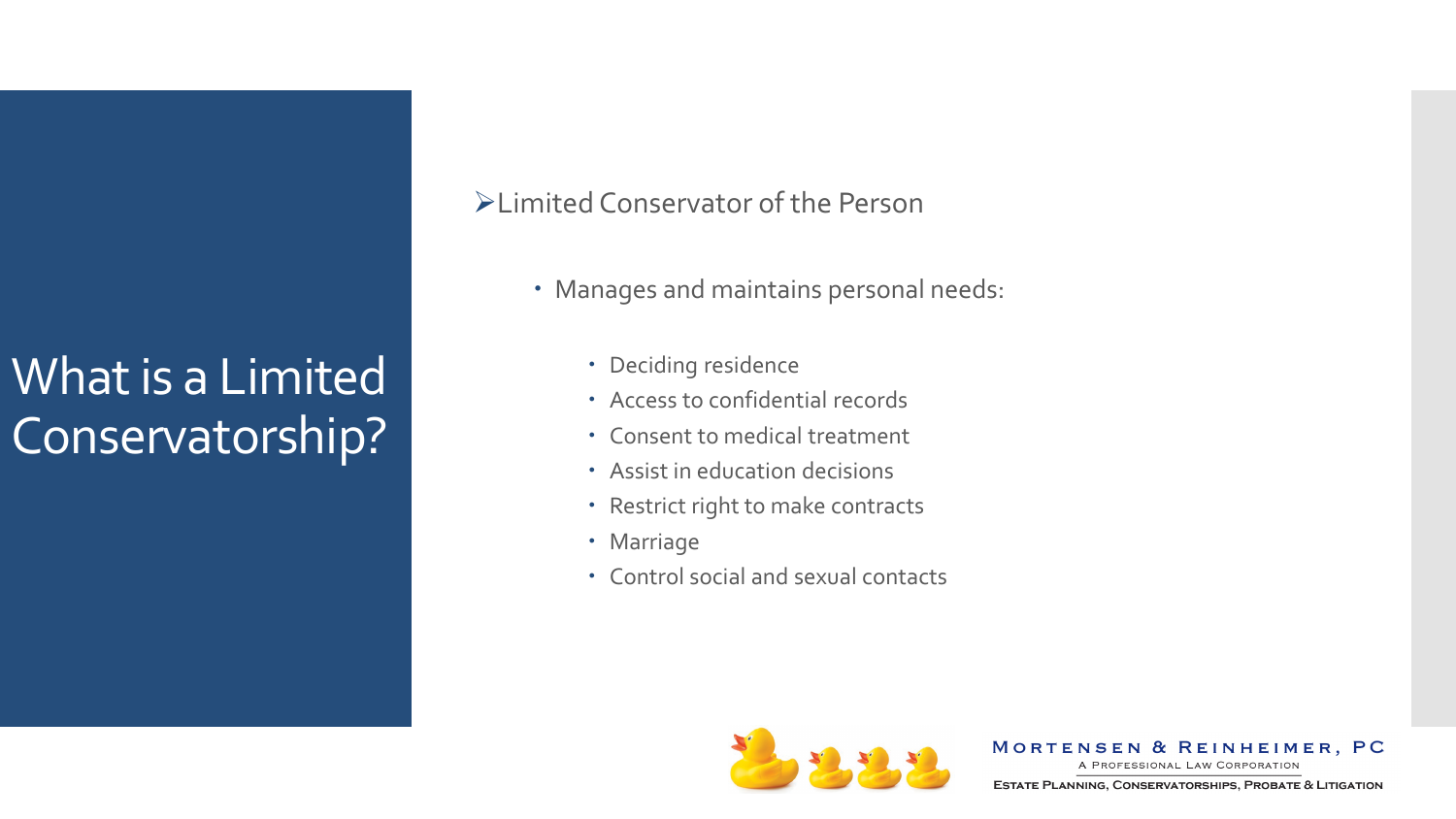Limited Conservator of the Estate

- Managing and maintaining finances:
	- Collect income
	- Pay bills
	- · Invest
	- Locate and take control of assets
- Inventory and Appraisal
- Bond
- Accounting



MORTENSEN & REINHEIMER, PC

A PROFESSIONAL LAW CORPORATION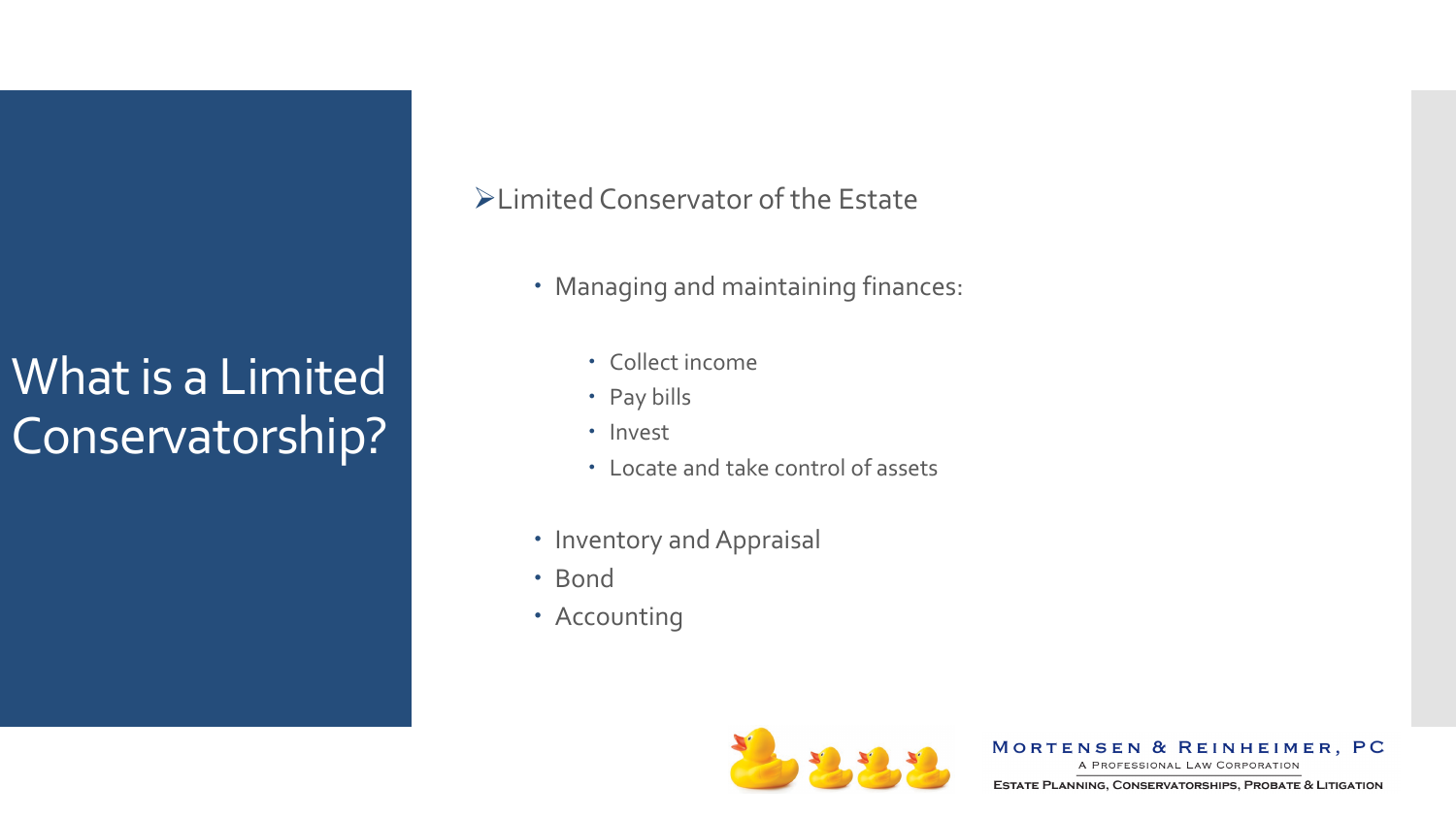When is a Limited Conservatorship needed?

When the child reaches the age of majority or 18.

The child is unable to provide for his/her personal needs.

The child is unable to provide for his/her financial needs.



MORTENSEN & REINHEIMER, PC

A PROFESSIONAL LAW CORPORATION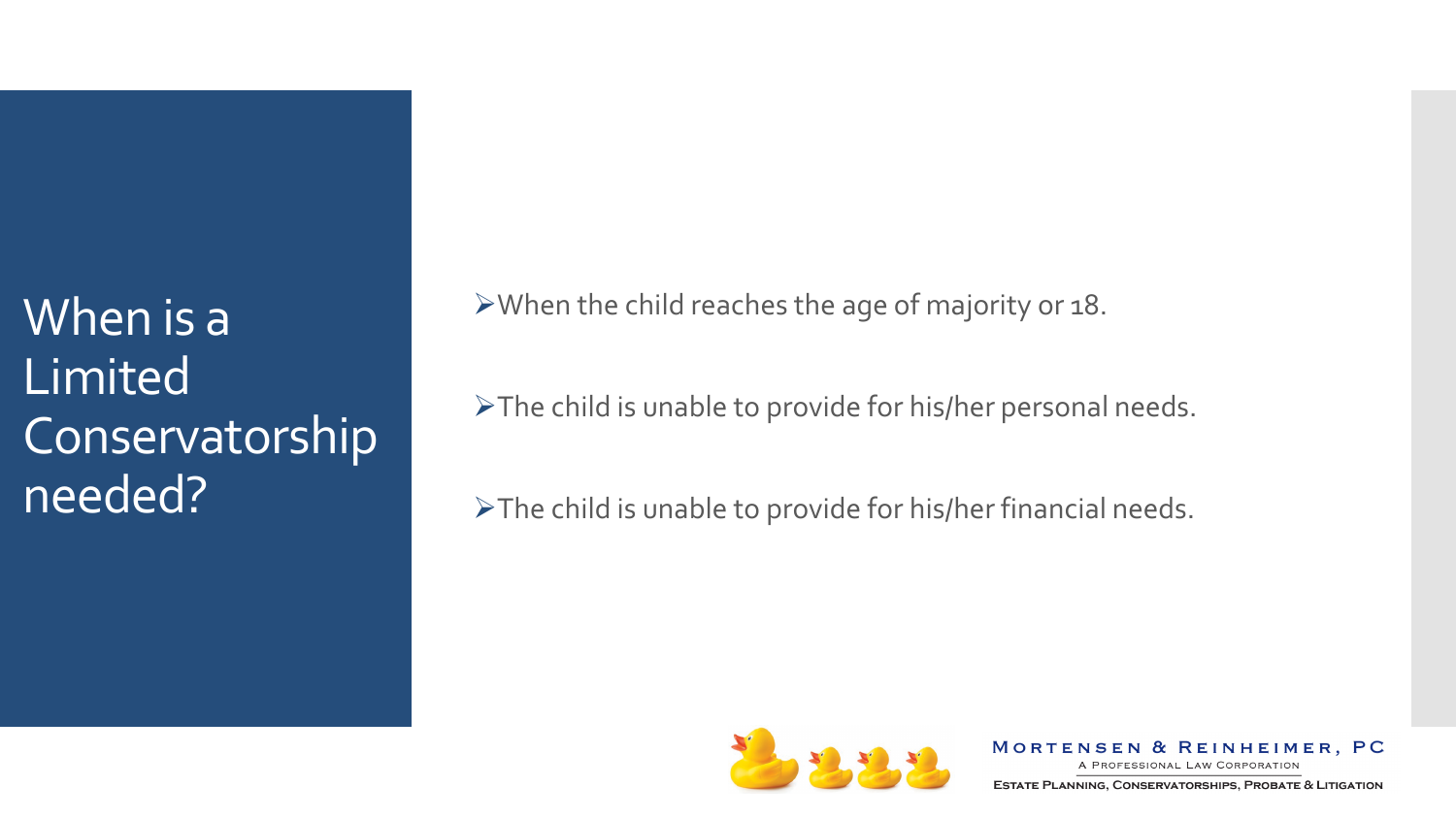Why is a Limited Conservatorship needed?

To maintain behavioral services.

To monitor and manage the child's finances.

 $\triangleright$  To assist in medical and education decisions.

To facilitate and ensure the child receives maximum self-reliance and independence.



MORTENSEN & REINHEIMER, PC

A PROFESSIONAL LAW CORPORATION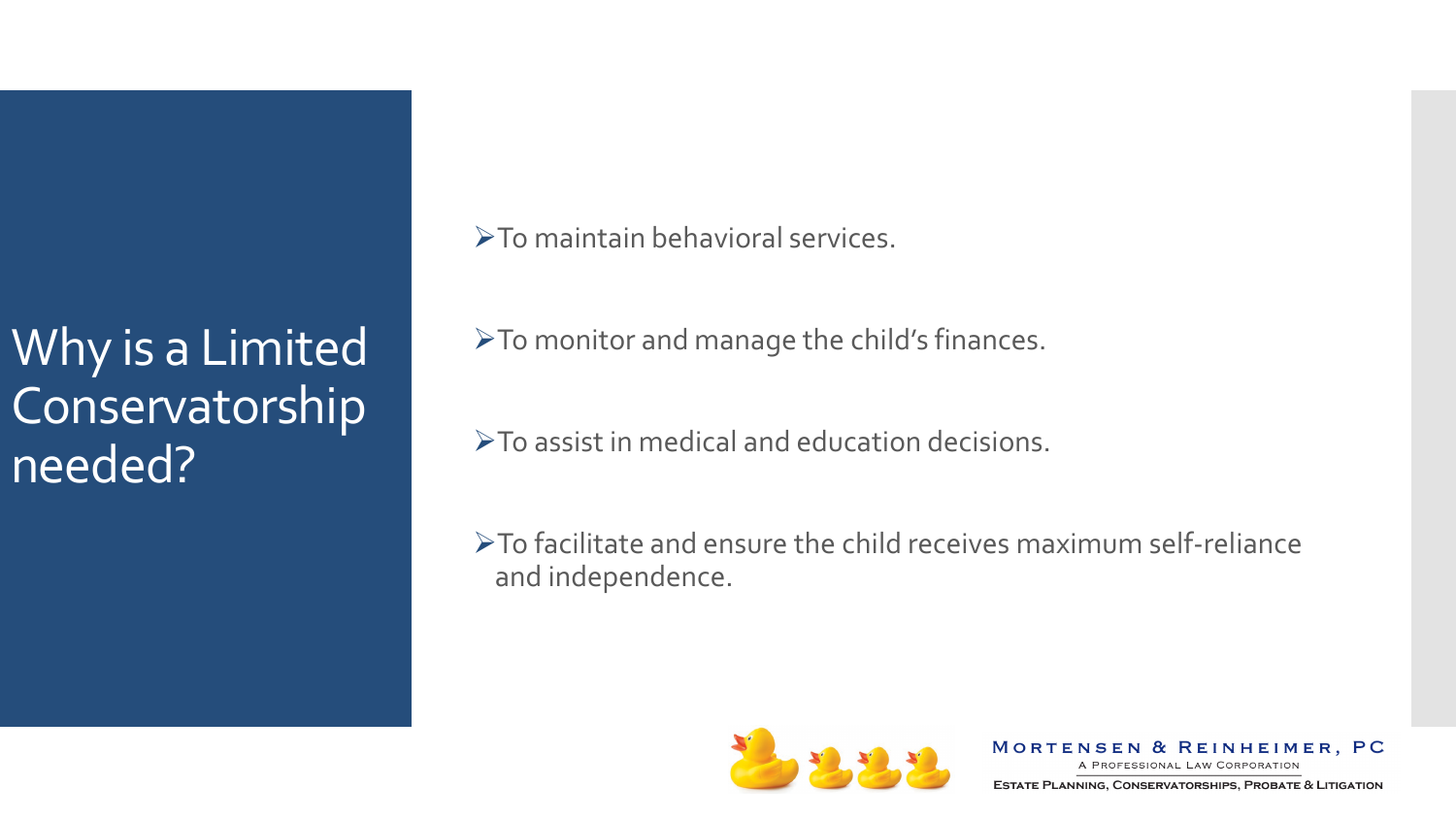Ending a Limited Conservatorship >The limited conservator dies.

The limited conservatee dies.

A general conservator is appointed.

 $\triangleright$  A judge ends the limited conservatorship.



MORTENSEN & REINHEIMER, PC

A PROFESSIONAL LAW CORPORATION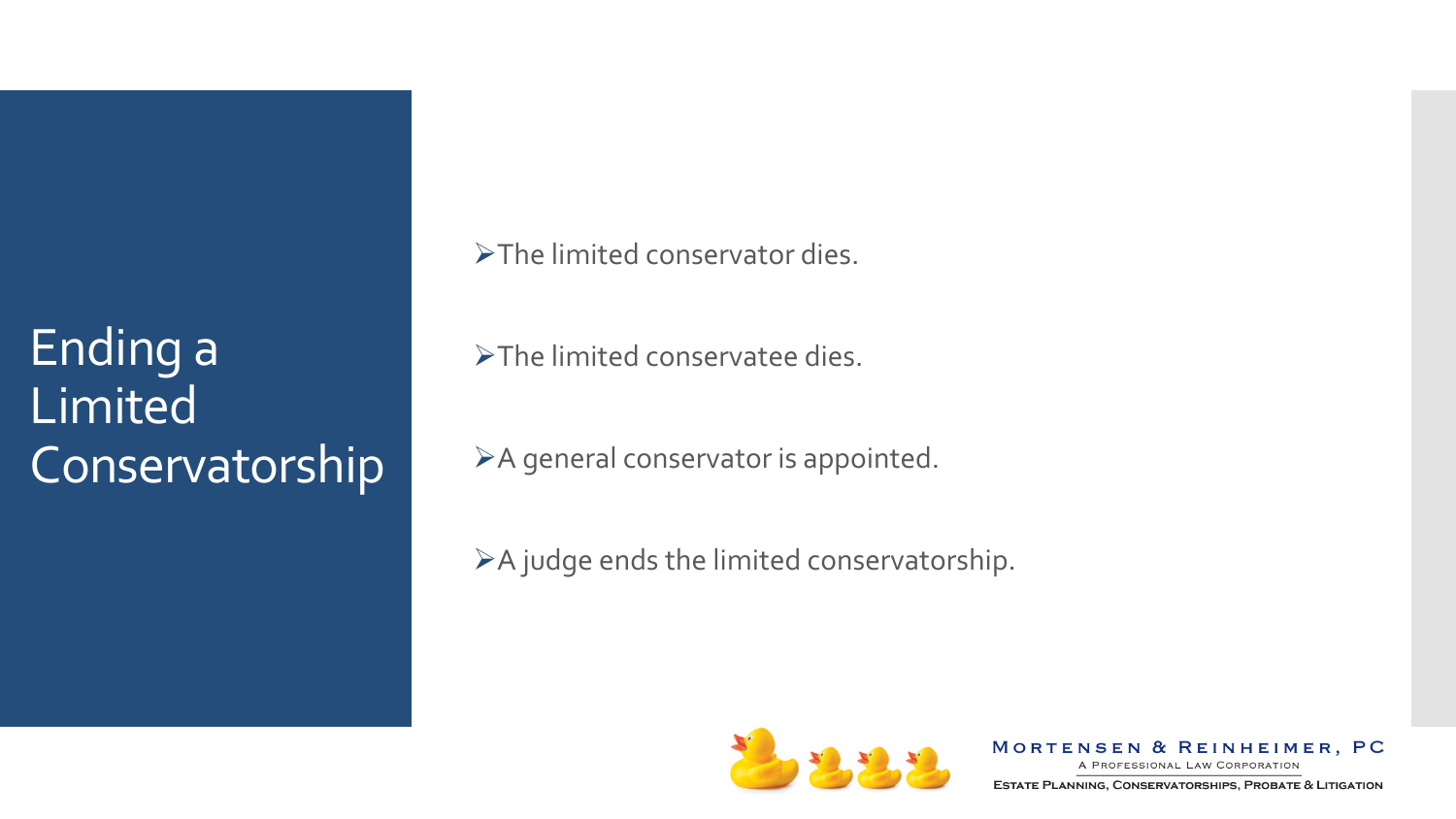General Conservatorships

- A general conservatorship is established for adults or younger people who have been deemed incapacitated and who cannot manage their own finances or care for themselves.
- General powers are provided unlike Limited Conservatorships.



MORTENSEN & REINHEIMER, PC A PROFESSIONAL LAW CORPORATION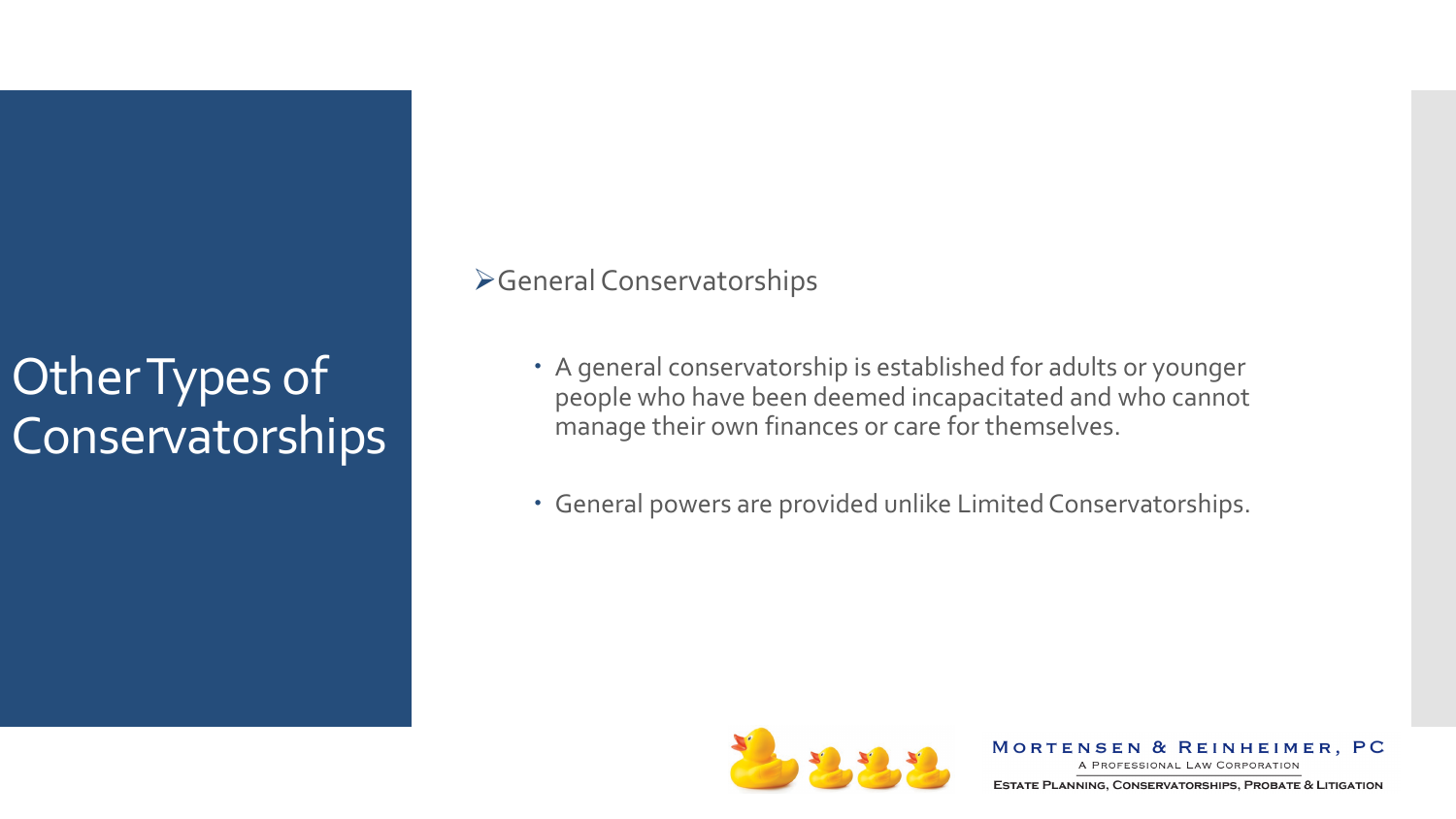#### General Conservatorships

- Conservator of the Person:
	- Living Situation
	- Health Care
	- Meals
	- Clothing
	- Personal Care
	- Housekeeping
	- Transportation
	- Recreation



MORTENSEN & REINHEIMER, PC

A PROFESSIONAL LAW CORPORATION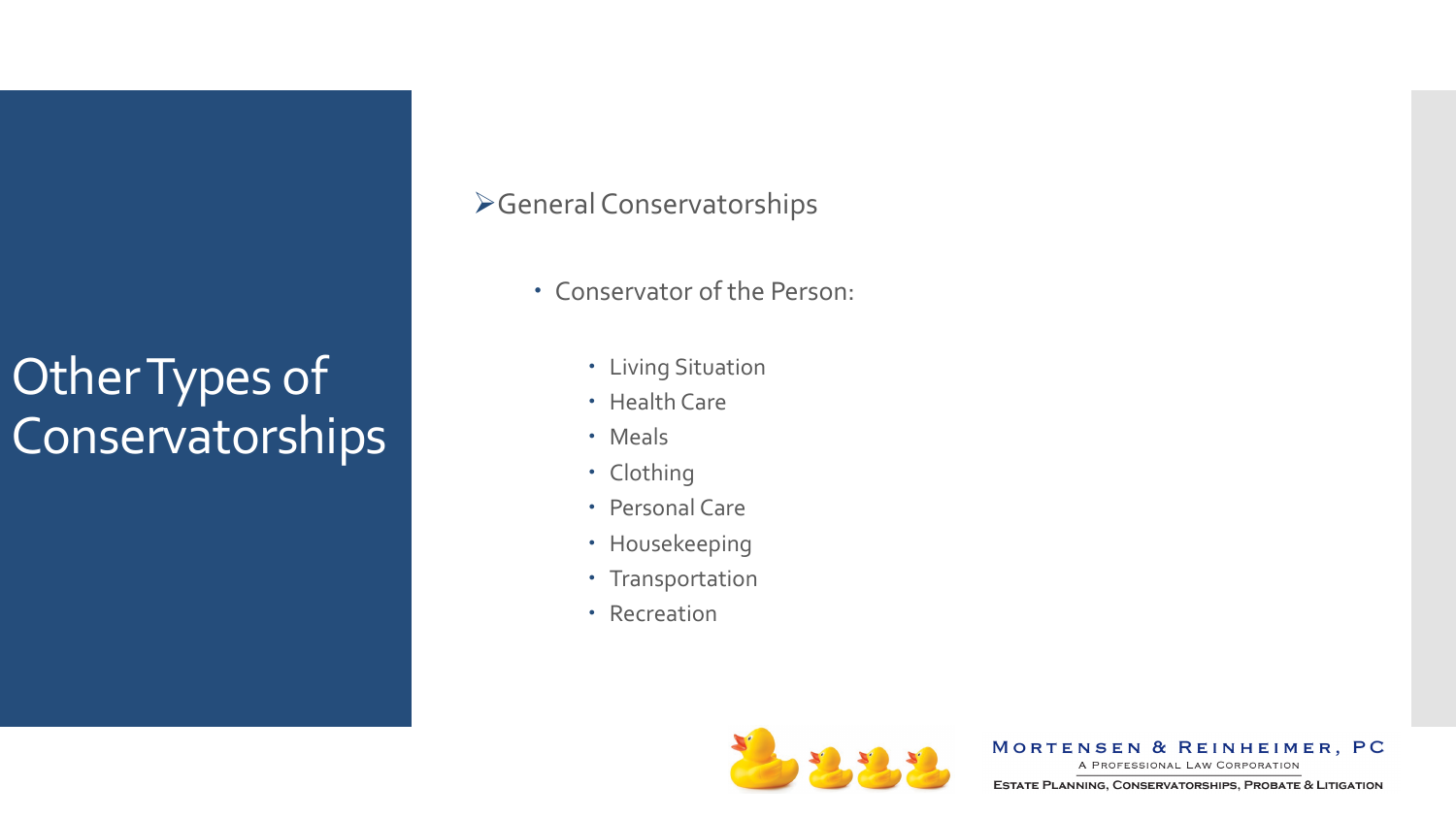#### General Conservatorships

- Conservator of the Estate:
	- Collecting income
	- Paying bills
	- Investing
- Inventory and Appraisal
- Bond
- Accounting



MORTENSEN & REINHEIMER, PC

A PROFESSIONAL LAW CORPORATION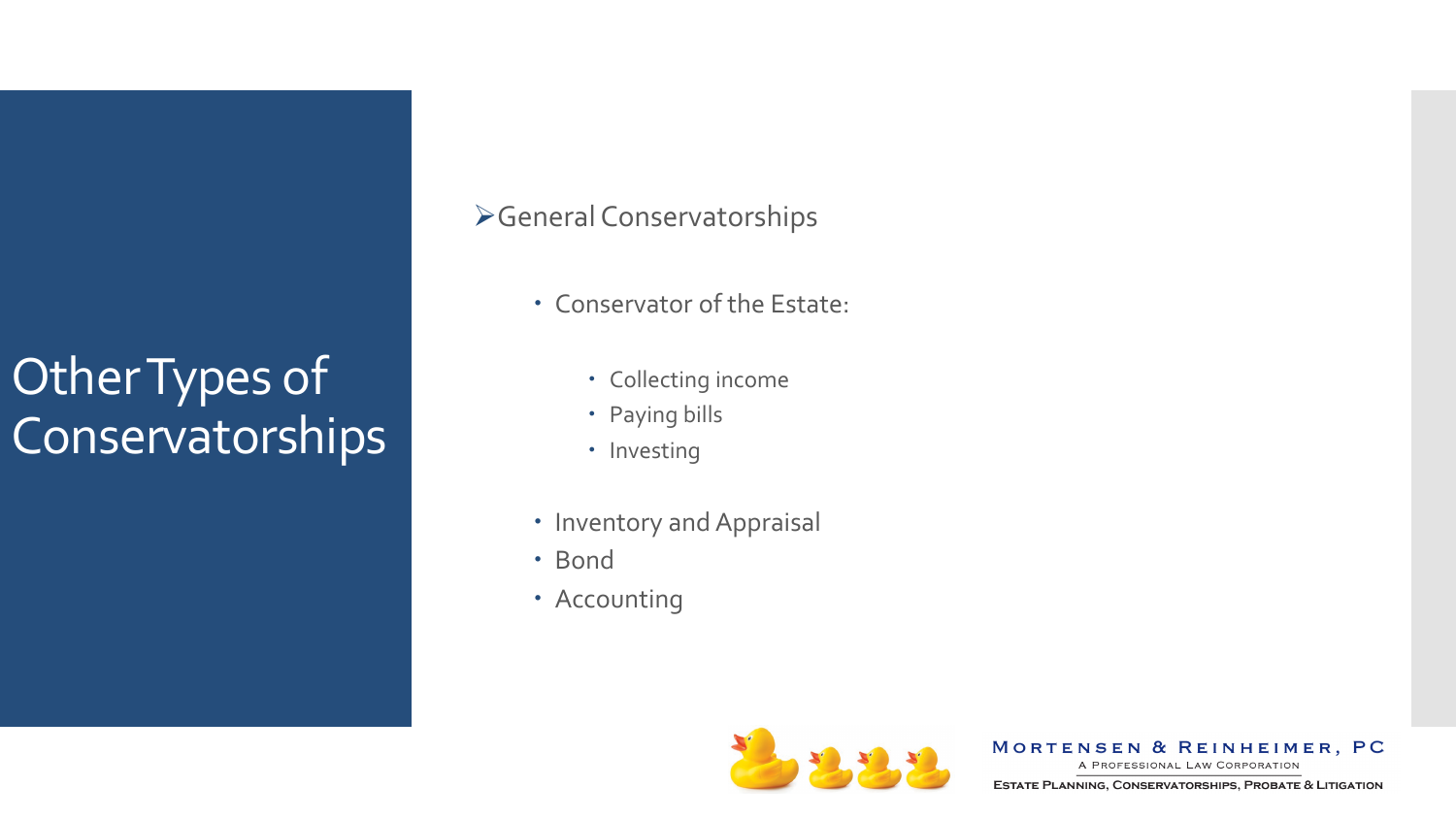Temporary Conservatorships

- A Temporary Conservatorship is established in order to meet conservatee's immediate needs.
	- Temporary conservator of the Person
	- Temporary conservator of the Estate
- A permanent conservatorship is still required.



MORTENSEN & REINHEIMER, PC

A PROFESSIONAL LAW CORPORATION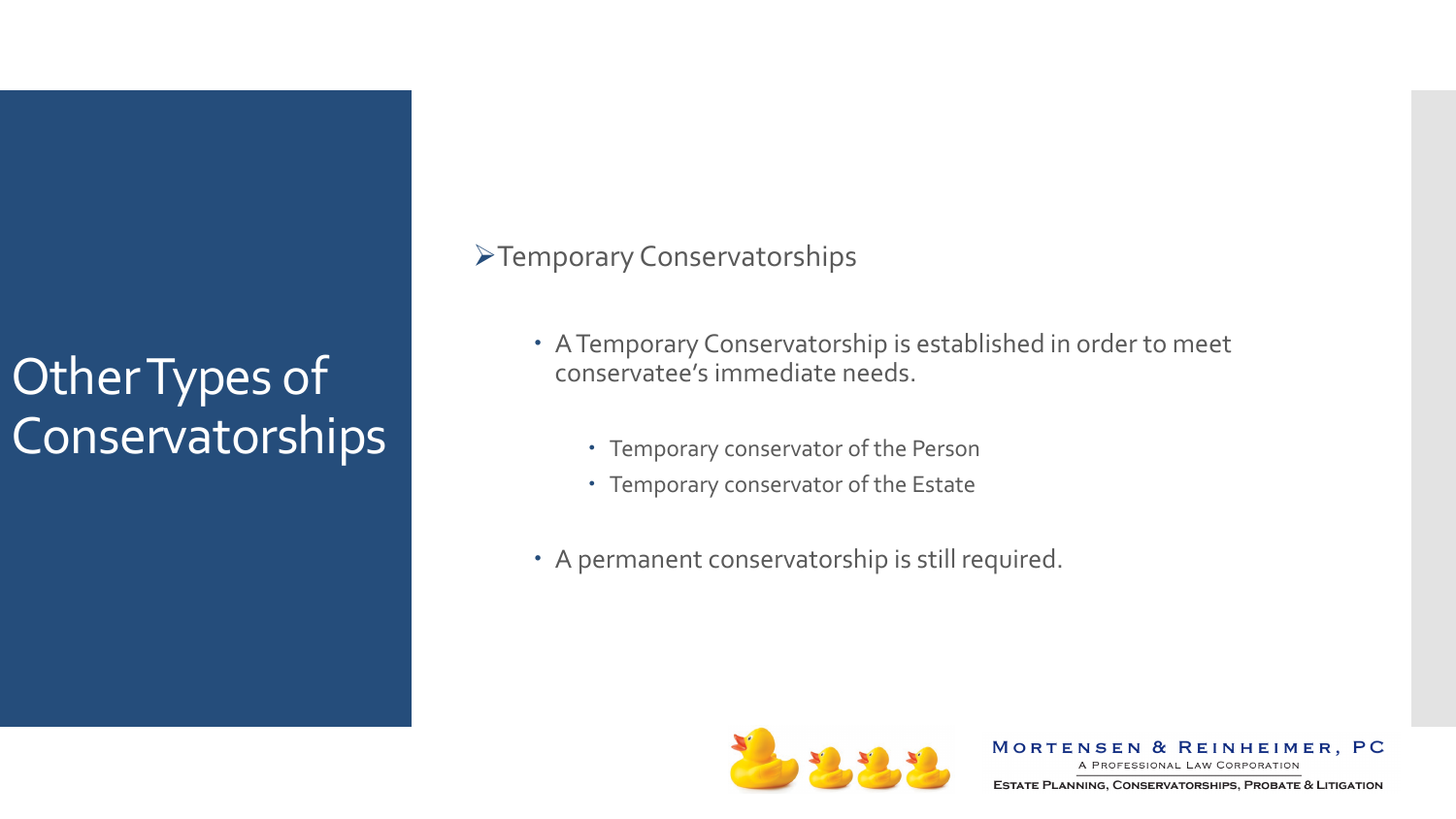#### Lanterman-Petris-Short ("LPS") Conservatorships

- LPS Conservatorships are established for the following conservatees:
	- Gravely disabled
	- In need of treatment but are unwilling or incapable of accepting it voluntarily
	- Are recommended for conservatorship by the professional in charge of LPS evaluation or treatment facility



MORTENSEN & REINHEIMER, PC A PROFESSIONAL LAW CORPORATION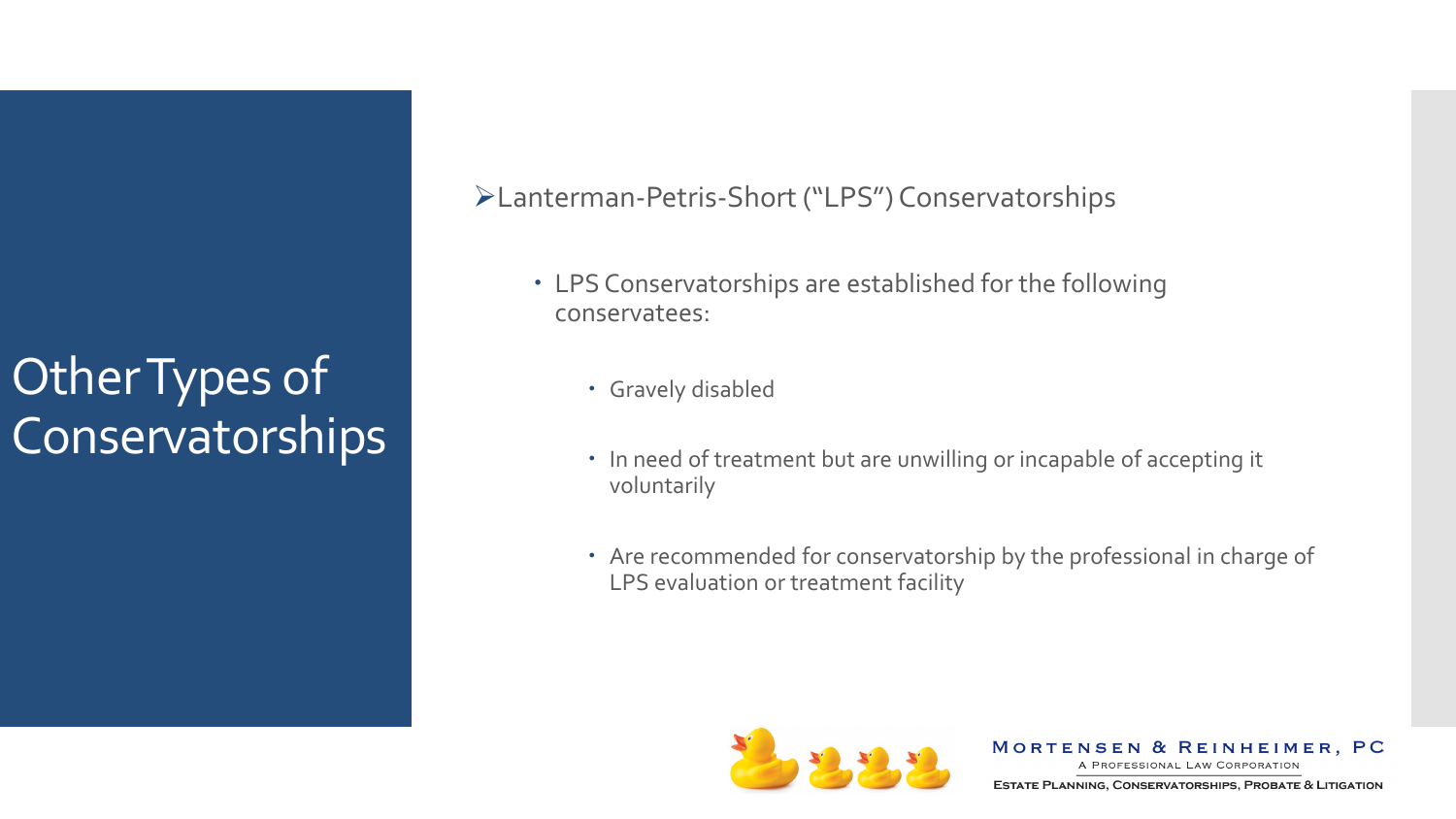### Alternatives to **Conservatorships**

Power of Attorney for Financial Matters

Power of Attorney for Health Care

**>Living Trust** 

Assignment of Education Decision Making Authority

Representative Payeeship



MORTENSEN & REINHEIMER, PC

A PROFESSIONAL LAW CORPORATION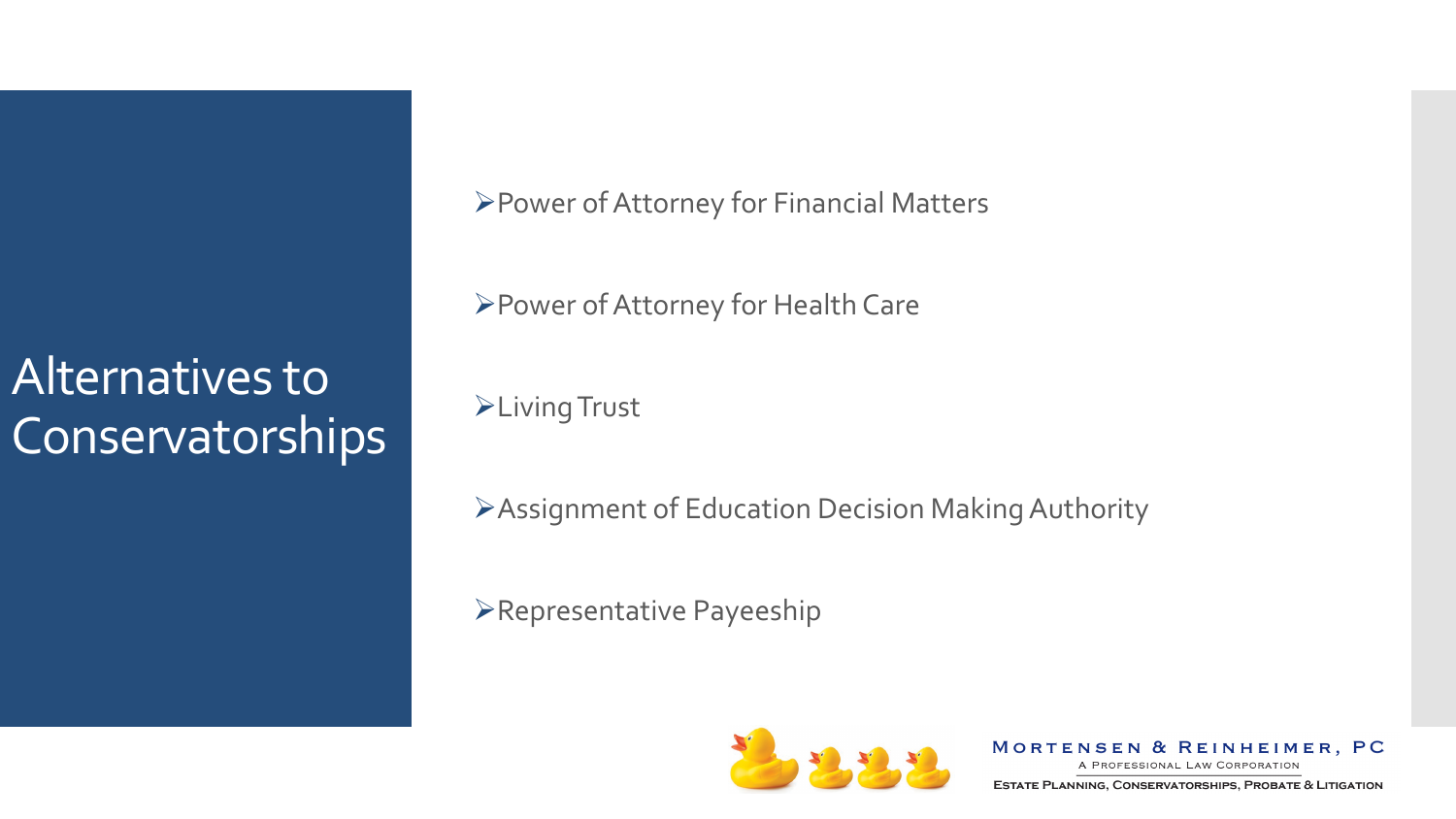A Special Needs Trust allows for a disabled beneficiary to continue receiving his/her government benefits while also benefiting from the funds held in the trust.

Established to maintain disabled beneficiaries' specific needs, lifestyles and/or future in the event the parent or guardian passes away.



MORTENSEN & REINHEIMER, PC

A PROFESSIONAL LAW CORPORATION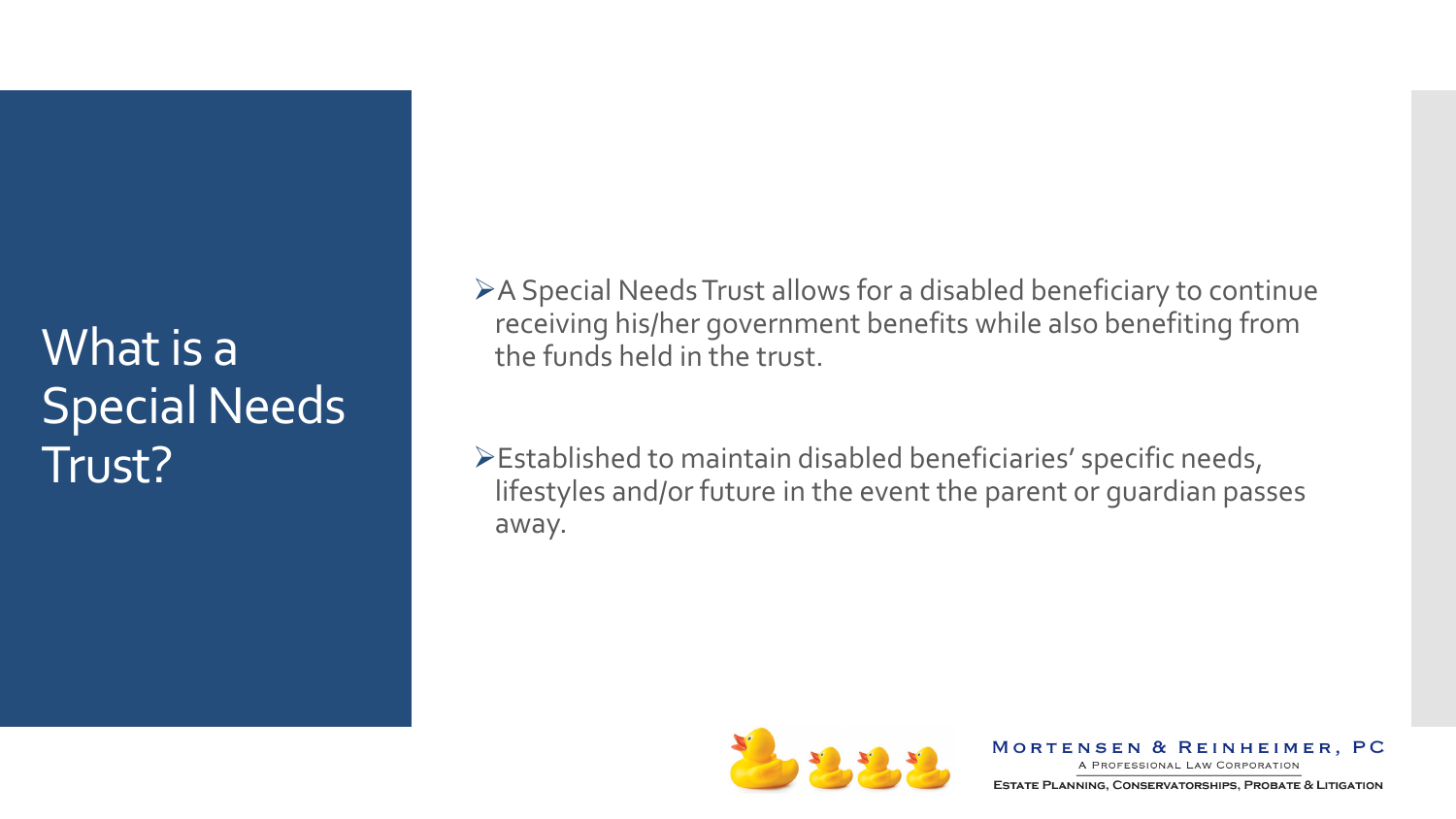Take some time to decide on your trustee.

- An individual you trust.
- An individual who knows and understands the beneficiary.
- An individual who cares about the beneficiary.
- Trust protector?



MORTENSEN & REINHEIMER, PC

A PROFESSIONAL LAW CORPORATION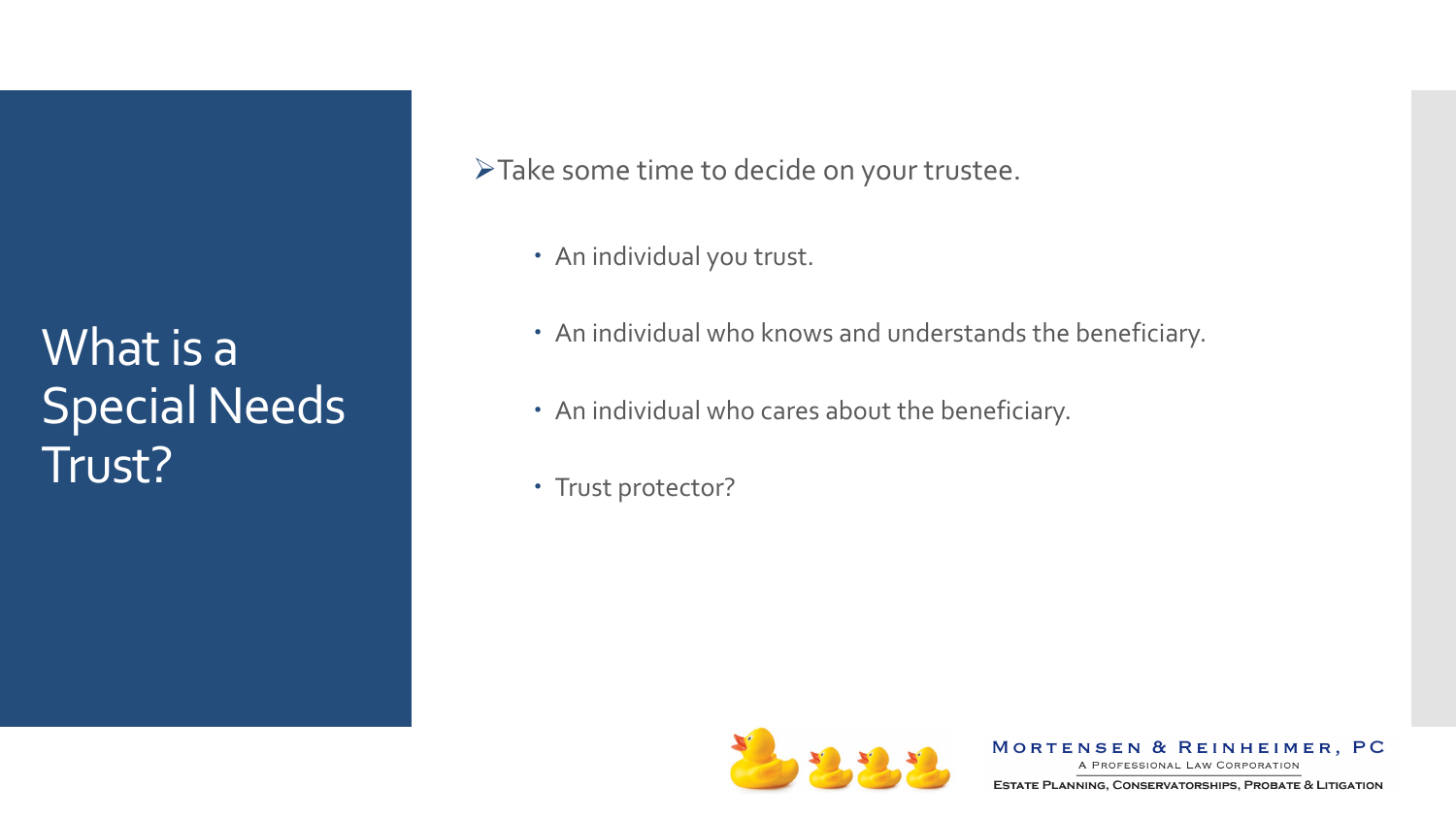#### **Example 2**

- Preserves the eligibility of the disabled beneficiary for "needsbased" government benefits, while simultaneously allowing for the beneficiary to benefit from trust distributions to supplement public benefits and address his/her special needs.
- Can be used to receive inheritance funds, gifts, or proceeds from a settlement on behalf of the disabled person, in order to avoid disqualifying from government benefits.
- Assets held in the Trust cannot be reached by creditors.



MORTENSEN & REINHEIMER, PC A PROFESSIONAL LAW CORPORATION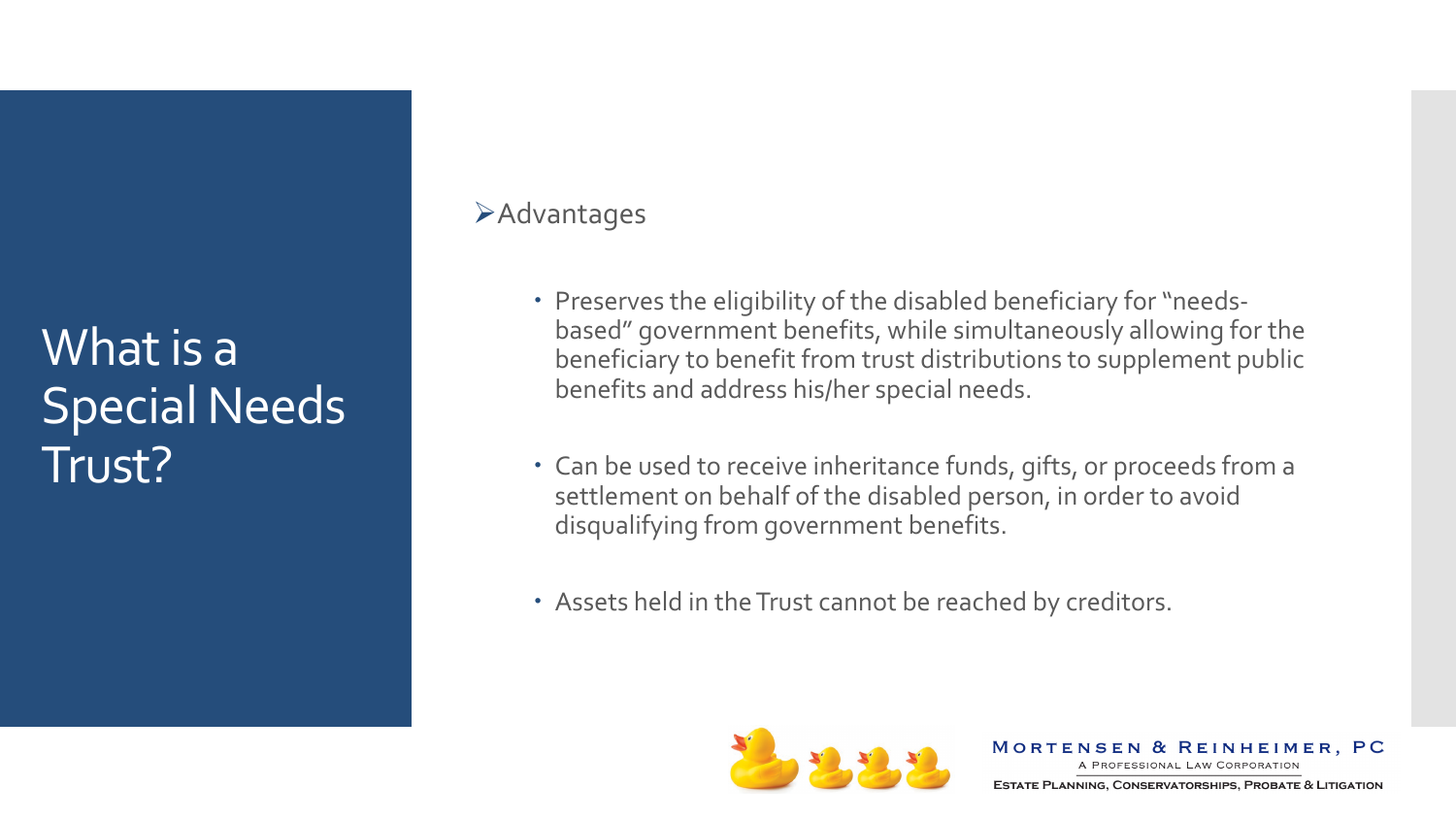#### Qualifications:

- Person has a developmental disability
- Person is receiving or is eligible for government benefits
	- Social Security Income ("SSI")
	- Medi-Cal
	- In-Home Supportive Services ("IHSS")
- Third party wants to make a provision for the disabled person (Third Party Special Needs Trust)



MORTENSEN & REINHEIMER, PC A PROFESSIONAL LAW CORPORATION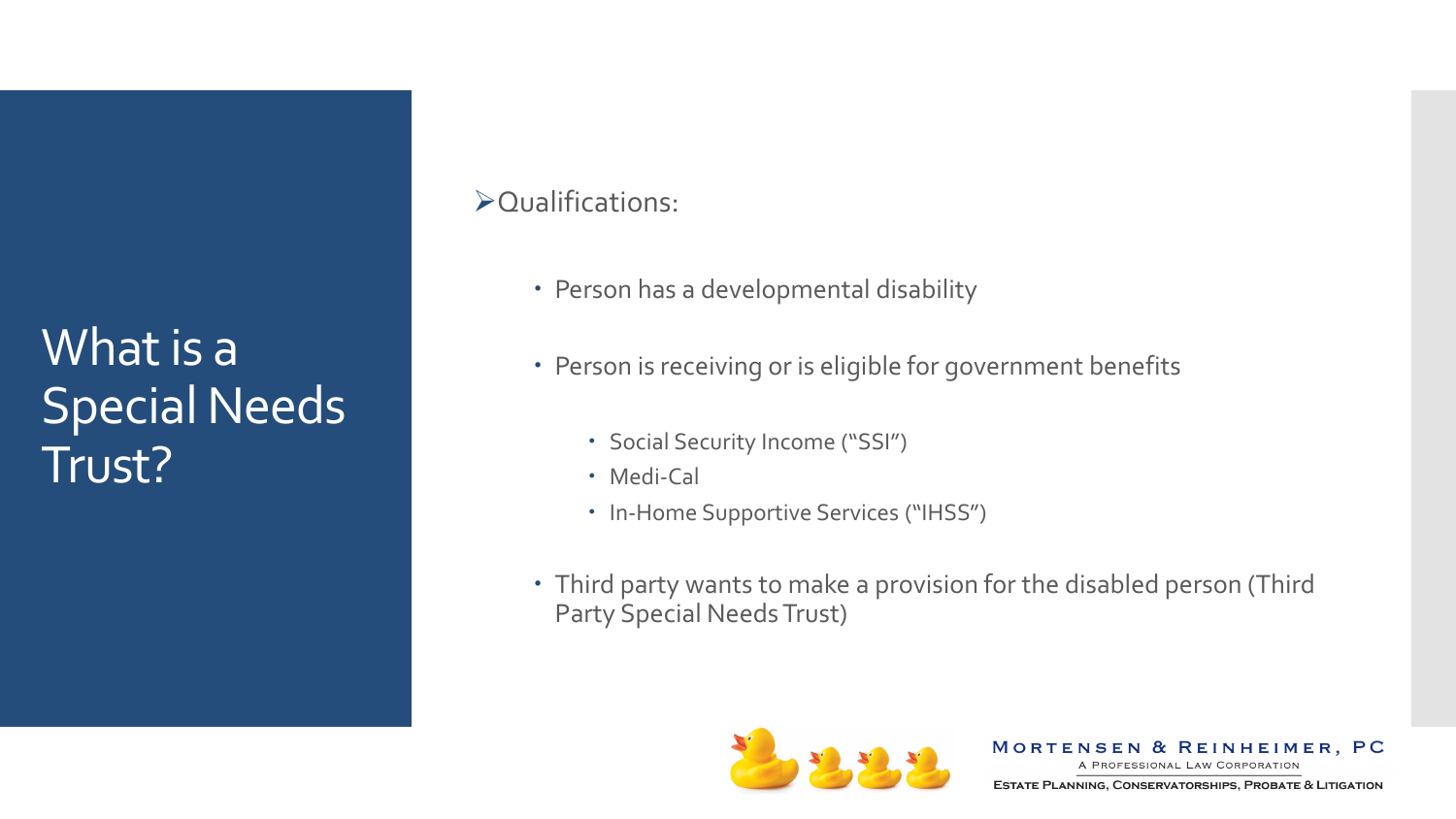Generally used to pay for:

- Personal care
- Vacations
- Home furnishings
- Out-of-pocket medical/dental expenses
- Education
- Recreation
- Vehicle
- Physical rehabilitation



MORTENSEN & REINHEIMER, PC

A PROFESSIONAL LAW CORPORATION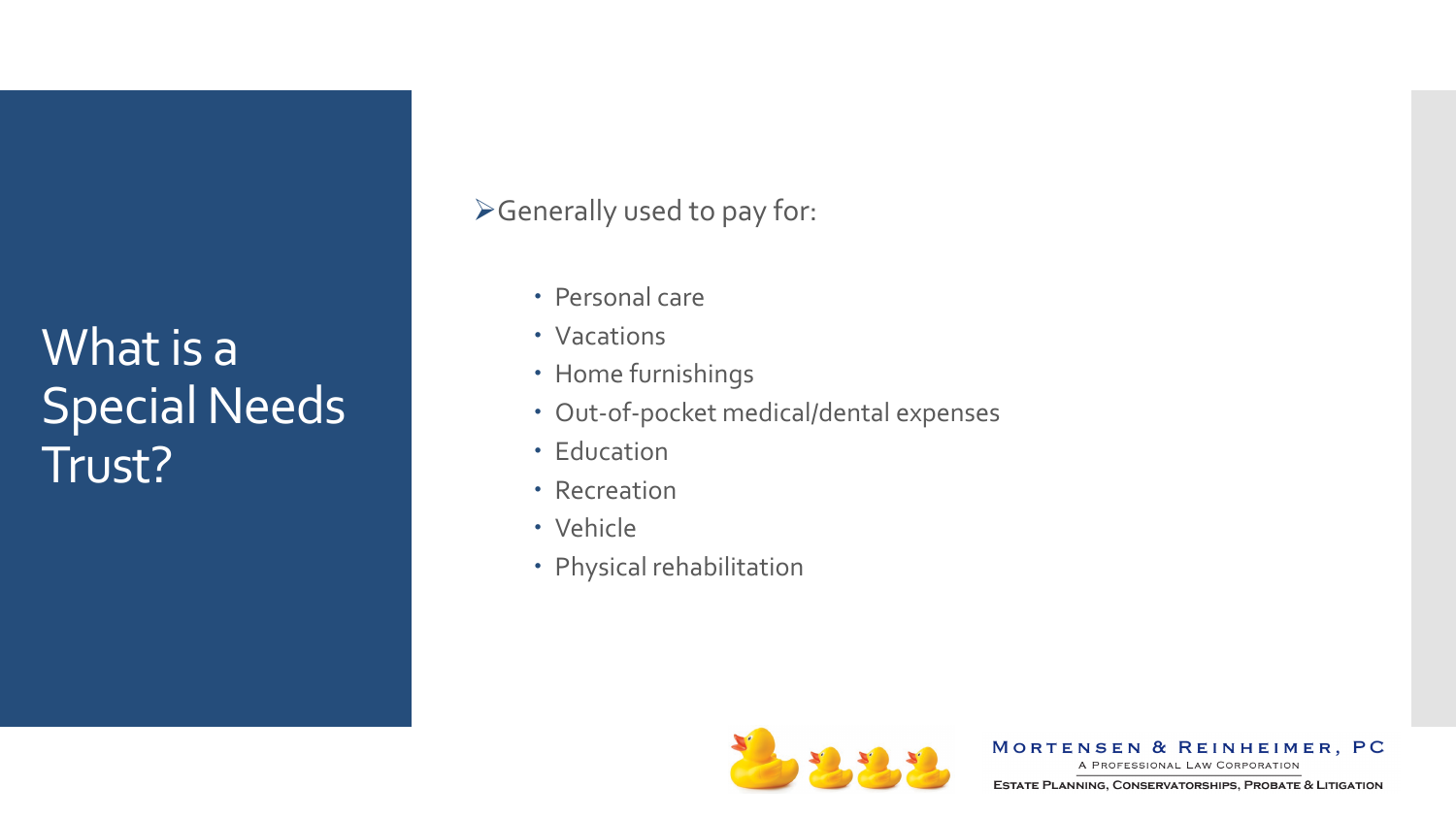### Types of Special Needs Trusts

First Party Special Needs Trusts (Self-Settled Trusts)

- Trust is funded by beneficiary's assets
- Assets may be acquired by:
	- Personal injury award
	- Retirement plan
	- insurance policy
	- Inheritance
- Irrevocable



MORTENSEN & REINHEIMER, PC

A PROFESSIONAL LAW CORPORATION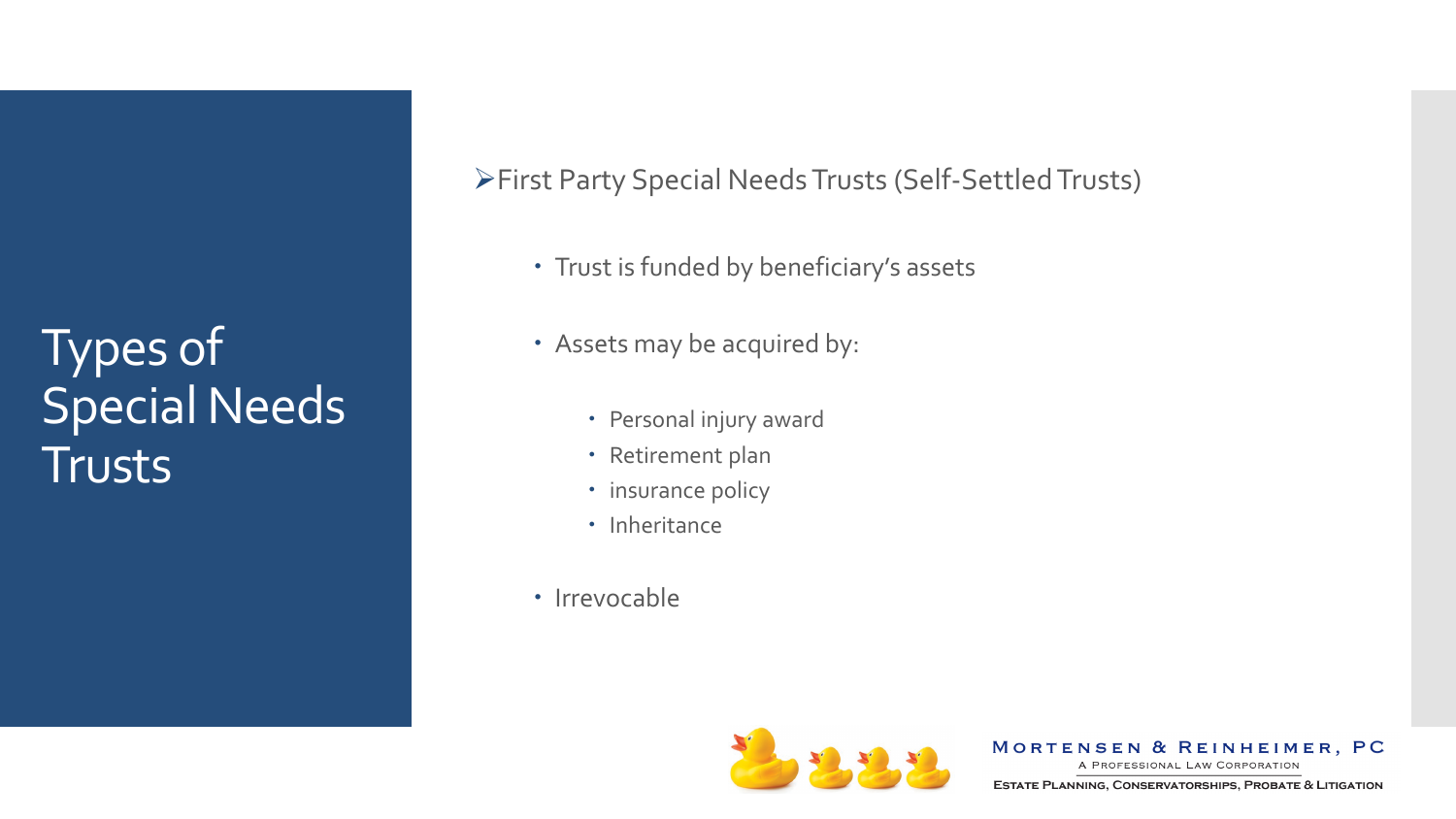### Types of Special Needs Trusts

#### Third Party Special Needs Trusts

- Trust is funded by someone other than the beneficiary
	- Usually by a family member or close friend
- Assets may be acquired by:
	- Inheritance left to Special Needs Trust
	- Life insurance left to Special Needs Trust
	- Gifts made to Special Needs Trust
- Irrevocable or revocable



MORTENSEN & REINHEIMER, PC

A PROFESSIONAL LAW CORPORATION